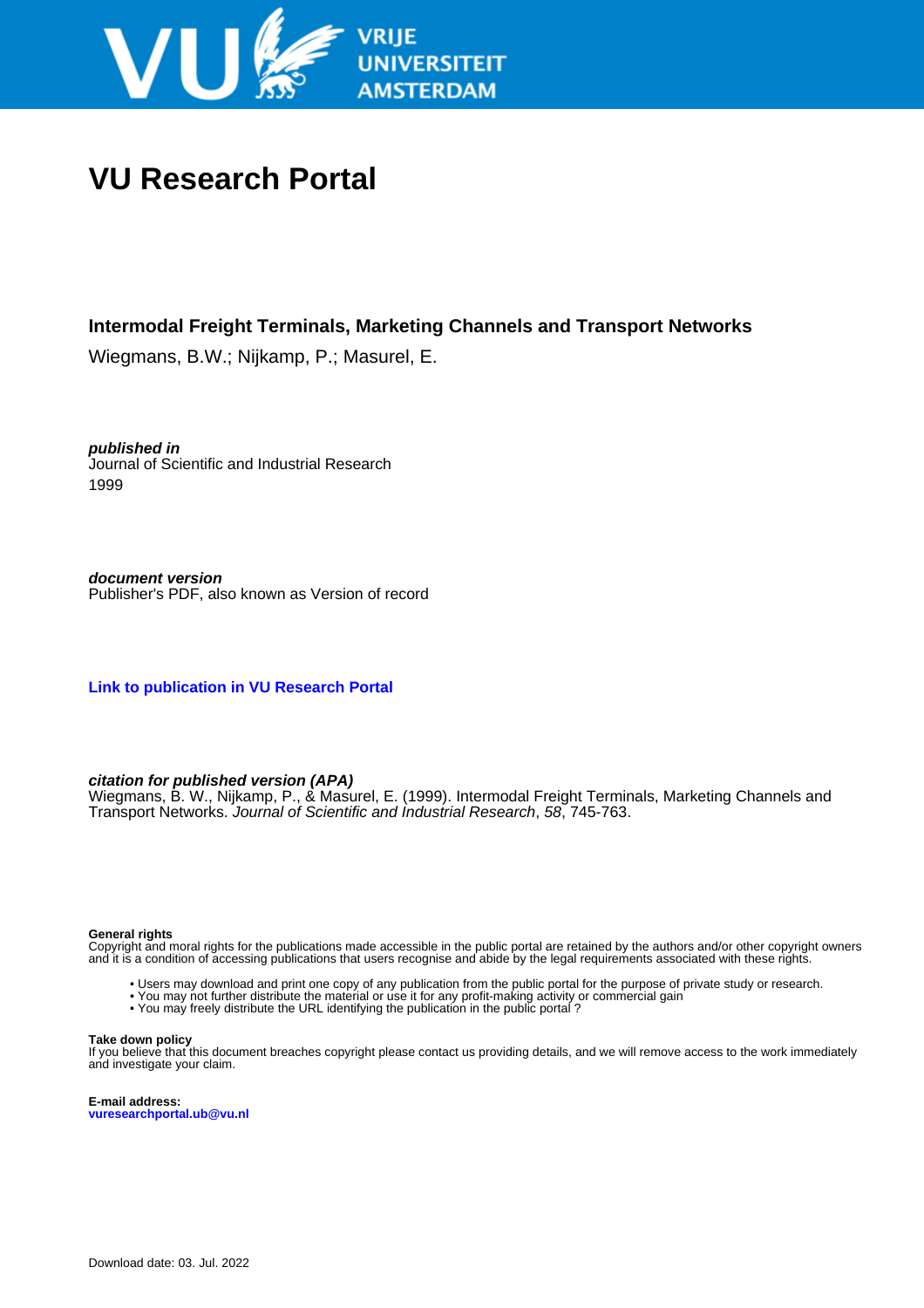#### **INTERMODAL FREIGHT TERMINALS: MARKETING CHANNELS AND TRANSPORT NETWORKS:**

 $\mathcal{F}(\mathbf{r},\mathbf{r})$  .

 $\sim 10$ 

**Bart Wiegmans Peter Nijkamp Enno Masurel**

 $-$ 

**Research Memorandum 1999 - 12**



-

**vrije Universiteit** *amsterdam*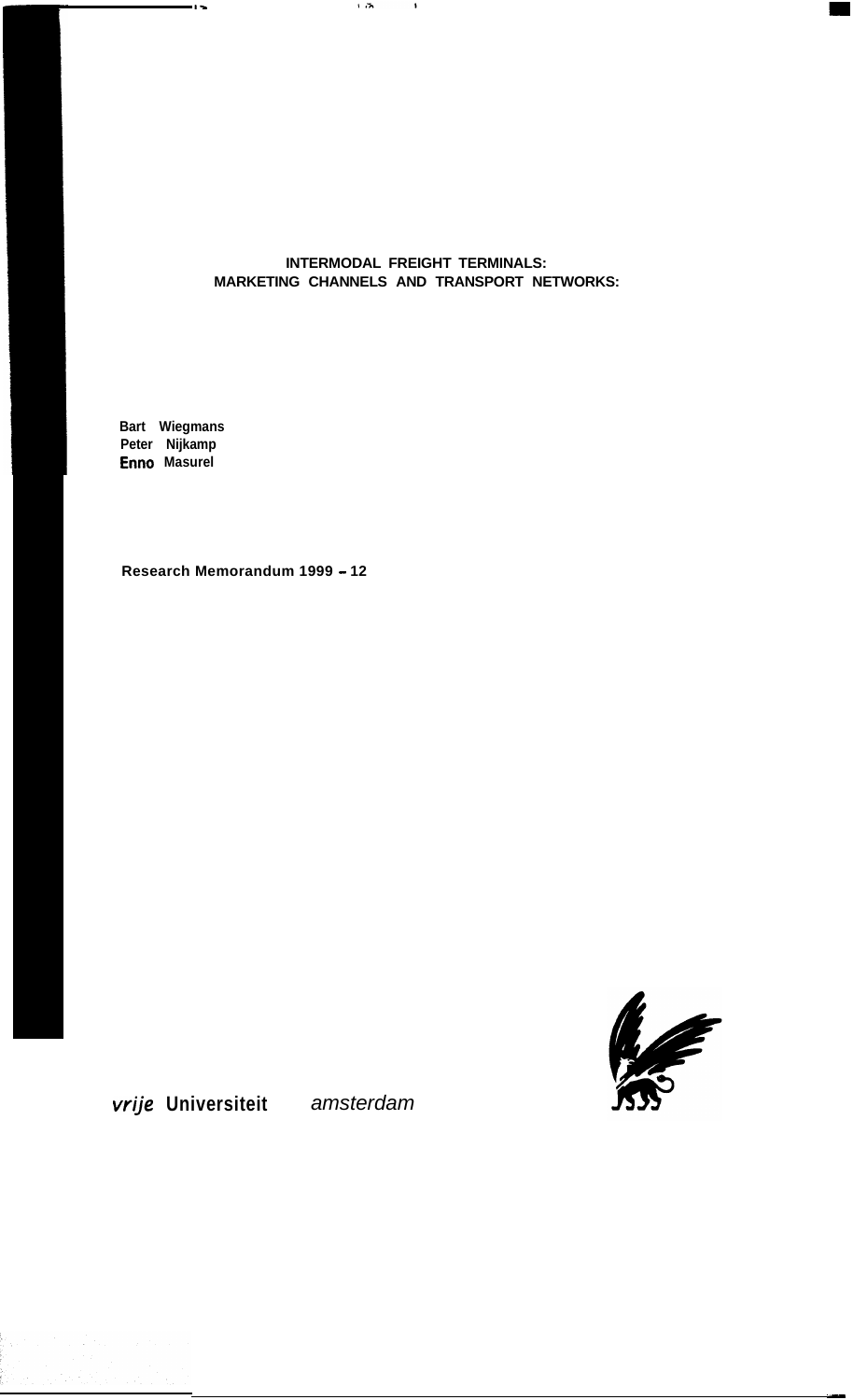#### **INTERMODAL FREIGHT TERMINALS: MARKETING CHANNELS AND TRANSPORT NETWORKS:**

**Bart Wiegmans Peter Nijkamp Enno Masurel**

 $\bullet$ 

**Research Memorandum 1999 - 12**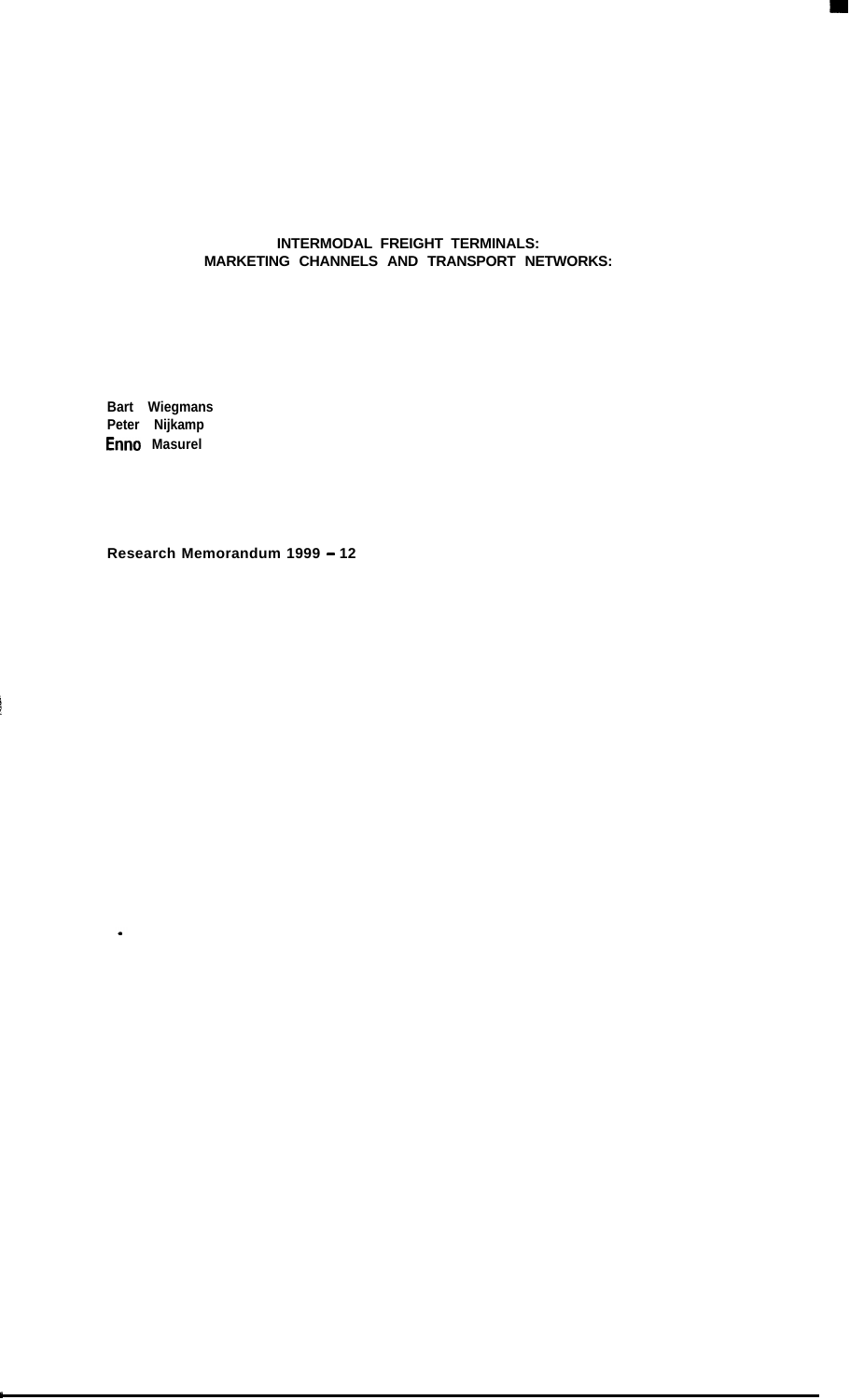# **Intermodal Freight Terminals: Marketing Channels and Transport Networks'**

Bart W. Wiegmans 2, Peter Nijkamp<sup>3</sup> and Enno Masurel<sup>4</sup> Economic and Social Institute, Free University **(ESI-VU)** Amsterdam



- <sup>2</sup> Economic and Social Institute, Free University, Amsterdam
- <sup>3</sup> Department of Spatial Economics, Free University, Amsterdam
- 4 Economic and Social Institute, Free University, Amsterdam

<sup>&</sup>lt;sup>1</sup> This paper is based on the EU project **TERMINET** (DG VII)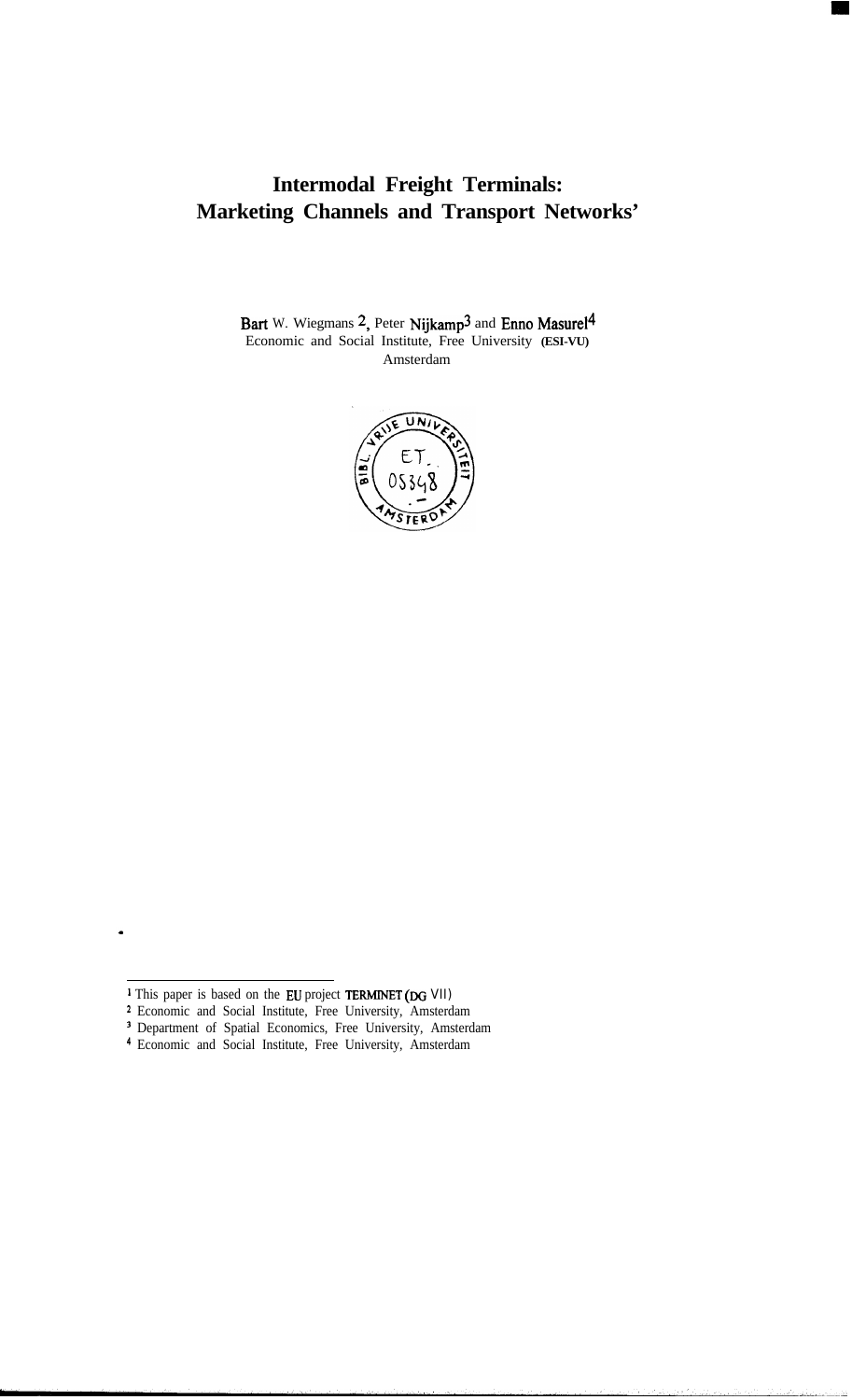#### **Summary**

The goal of this paper is to combine the current theory about marketing channels with combined transport and logistics in order to develop a customer-based and broadly applicable approach to the study of combined freight transport in Europe. Furthermore, this paper seeks to provide an analytical framework as a starting point for the analysis of the performance -in terms of quality- of intermodal freight terminals. Much of the current research on transport is based on a comparison of features of distinct transport modes and their (dis)advantages. However, this approach presents a problem, because it fails to take into account the different

combined transport solutions that are offered by carriers and terminals. This problem leads to the central research question of this paper:

*Which opportunities do intermodal freight terminals offer for an efficient functioning of combined transport marketing channels?*

We start the analysis with a description of the theory of marketing channels. This theory states that different types of flows employ in marketing channels (e.g. payment, ordering, promotion, etc.). All these marketing channel flows are, in principle, customer driven. Next, we look at the central position taken by intermodal freight terminals in combined transport marketing channels. Finally, our analysis is combined in a new approach towards combined transport and logistics, named *cogistics.* Cogistics is the management of marketing channel flows from the point of origin (production) to the point of final consumption, in accordance with customer requirements and focused on using combined transport to the maximum extent possible. Opportunities that terminals offer for an efficient functioning of marketing channels are:

- focusing on solutions that are customer driven
- facilitating extensive communication between marketing channel members
- co-ordinating an efficient marketing channel organisation
- <sup>l</sup> choosing the right marketing channel partners
- <sup>0</sup> introduction of marketing channel commitment, trust, and co-ordination
- equally sharing of benefits.

#### **Table of contents**

';

|                                                                                          | $\frac{5}{1}$ |
|------------------------------------------------------------------------------------------|---------------|
| 3.1 Introduction 5                                                                       |               |
| 3.2 Economic performance of terminals: an illustration $\frac{1}{1}$ $\delta$            |               |
| 4. Cogistics 12                                                                          |               |
|                                                                                          | 12            |
|                                                                                          |               |
| 4.3 Cogistics; logistics focusing on combined transport__________________________ 14     |               |
| 4.4 The role of information 15                                                           |               |
| 5. Conclusion 16                                                                         |               |
| Literature 17                                                                            |               |
| $\begin{array}{c c c c} \hline \text{trace} & \text{18} \end{array}$<br>Internet sites   |               |
| Appendix 1: Number and percentage of terminals for combined transport in EU countries 19 |               |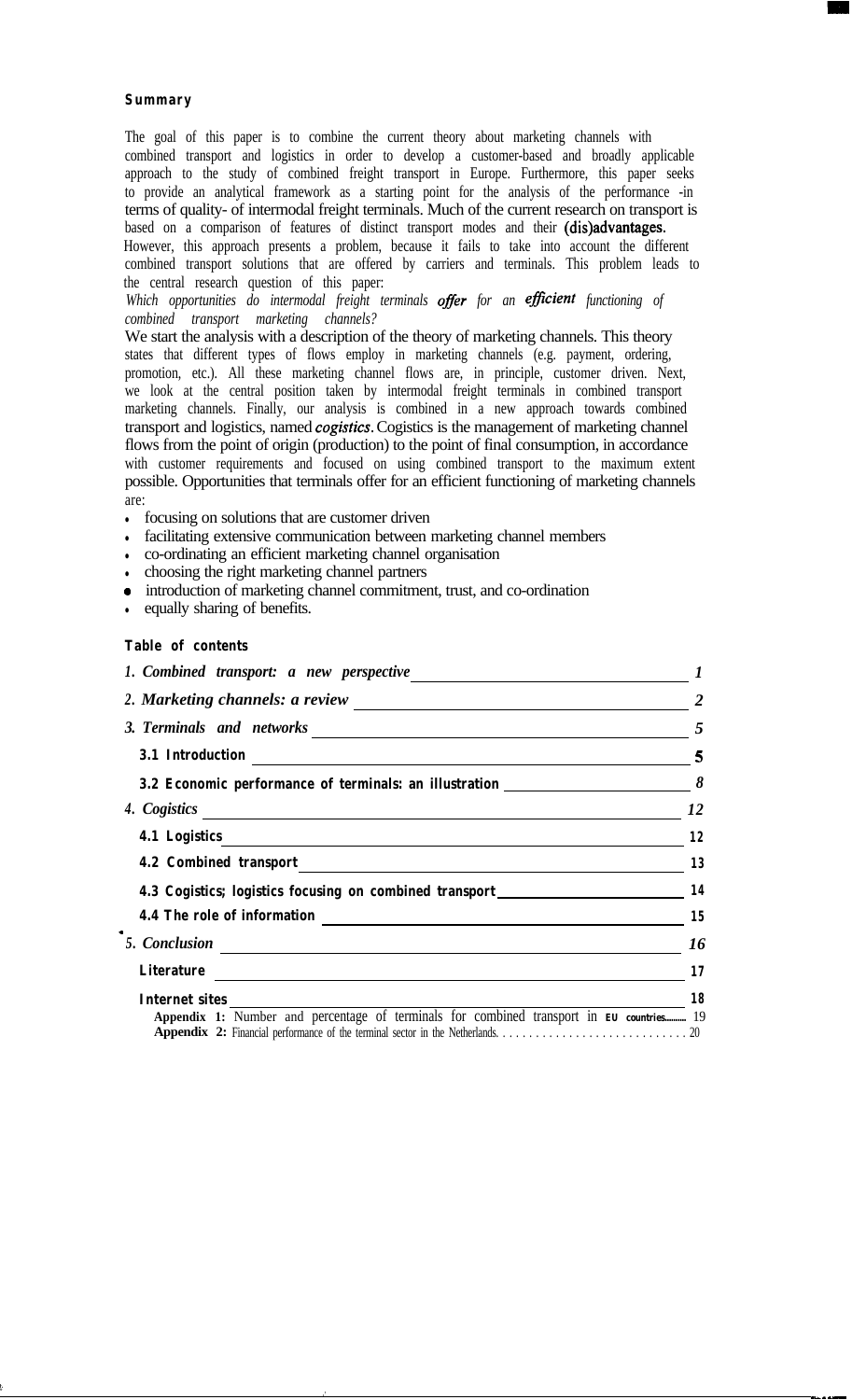# **1. Combined transport: a new perspective**

The increasing interest in combined transport as an alternative to unimodal road transport has heightened the need for research in this field. In the combined transport chain a central position is claimed by the intermodal freight terminal that tranships the containers between truck, rail, ship and/or barge. Over the centuries there have been many examples of a structural change in the relative importance of transport modes (Nijkamp and Vleugel, 1994). For example, in the Hanseatic period (thirteenth to sixteenth century) barges and coastal freight transport emerged as new logistic systems. In this period cities that were centrally located near the big rivers in the North of Germany and the North-east of the Netherlands cooperated in trading and shipping. The Golden Age (the seventeenth century) can be characterised by a drastic growth in deep-sea freight transport caused by colonisation. During the Industrial period (from about the middle of the eighteenth century till 1945) railways emerged as a new transport mode facilitating the development of mass production. After 1945 the period of internationalisation started, marked by a unprecedented increase in freight transport by road at the expense of railways, as a result of a clear customer focus. From the beginning of the twenty-first century we may expect to see an increase in combined transport, making an optimal use of existing transport networks, and facilitated by the great many possibilities offered by the Information period (1990 and beyond). As a result, we have seen the emergence of several new modes, but the synergy between these modes has never been fully exploited.

Much of the current research on freight transport is based on a comparison between different transport modes and their related (dis)advantages (Bithas, 1996 and Jourquin, 1997). However, this approach presents a problem in the sense that it fails to take into account the synergetic spectrum offered by combined transport solutions provided by transport carriers and terminal operators. A simplification of the traditional unimodal approach is found in Figure 1.1. The lines in Figure 1.1 represent freight flows. In this example, each marketing channel member (6) has numerous contacts (3) throughout the channel with all sorts of transport actors.



Figure 1.1. Independent freight flows between all channel members

The differences between the various combined transport solutions need to be analysed more thoroughly so as to provide insight in the full potential that is offered by combined transport services. The aim of the present paper is to give a network-embedded approach to intermodal freight terminals. For this purpose we use the marketing channel

CBWW 1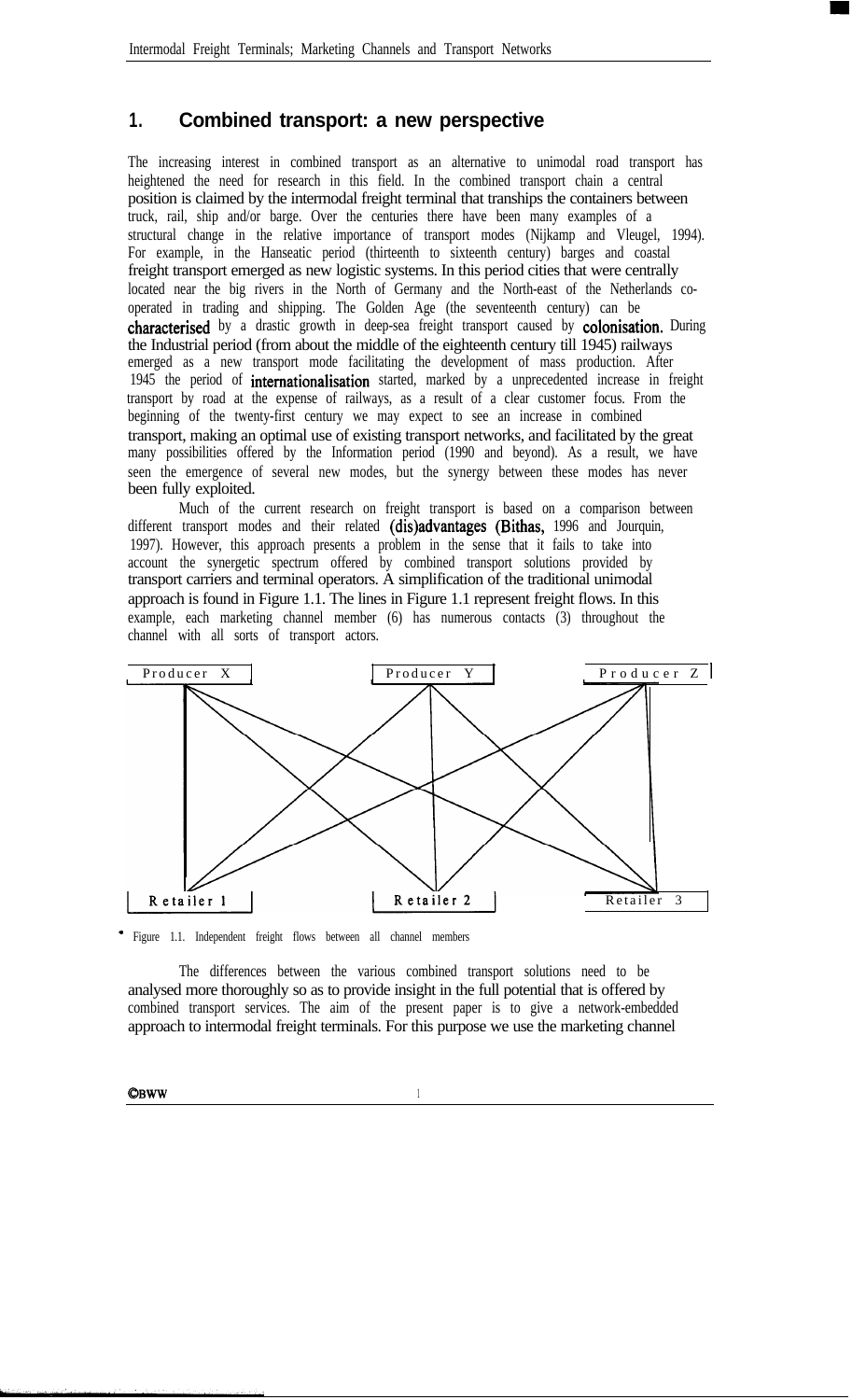theory in order to present a refreshing new view on combined transport, including the use of intermodal freight terminals. This brings us to the central question of this paper:

*Which opportunities do intermodal freight terminals offer for an efficient functioning of combined transport marketing channels?*

The remainder of this paper is divided into four sections. Section 2 will describe the theory of marketing channels which will form the basis of our analytical framework. Section 3 then deals with terminals and transport networks in general. Next, the fourth section introduces our new approach to combined transport and logistics, named *cogistics.* The final section contains the conclusion of this paper.

# **2. Marketing channels: a review**

In this section we will introduce the marketing channel analysis as a useful framework for investigating operations of freight terminals. A marketing channel is a *superorganisation* comprising interdependent institutions and actors involved in the task of making products and services available for consumption by end-users. An example of three important marketing channel members in a marketing channel relationship is shown in Figure 2.1.



Figure 2.1. Three important marketing channel members

A marketing channel starts with customer needs, whose fulfilment results in customer satisfaction. Each channel begins with customer needs, which may result in freight flows to the producing company. Following the production process, the products are transported to wholesalers who distribute the products to retailers. Finally, products are bought by customers and (hopefully) this results in customer satisfaction. It is assumed that customer needs are the basic determinants of all marketing channel movements, including the freight transport flows. Production is then also based on the needs of people, followed in the end by consumption, which results in customer satisfaction (Takada, 1998 and Inamura, 1997). It seems even plausible to assume that all marketing channels and transport networks are customer driven. The reflecting patterns of freight, payment, and other marketing channel flows are subject to permanent change and adjustment. This suggests that incidental and more trend-wise changes may occur in networks -including terminals- that facilitate the flows of goods and services (Priemus et al., 1994). This customer-oriented approach implies that marketing channels and networks should optimally and flexibly serve the customer.

Generally, numerous actors are involved in the marketing channel from customer a need to customer satisfaction. In such channels all sorts of marketing channel flows are running between the different actors in the channel. In Figure 2.2 we selected two marketing channel actors and the main channel flows. This figure also clarifies the links to the logistic approach; the management of the flow of materials and products from source to customer. An intermediary can be one of the following companies: distribution company, wholesaler, shipper, stevedore, logistic company, ship-broker, forwarder, warehousing company, trading

**CBWW** 2

Y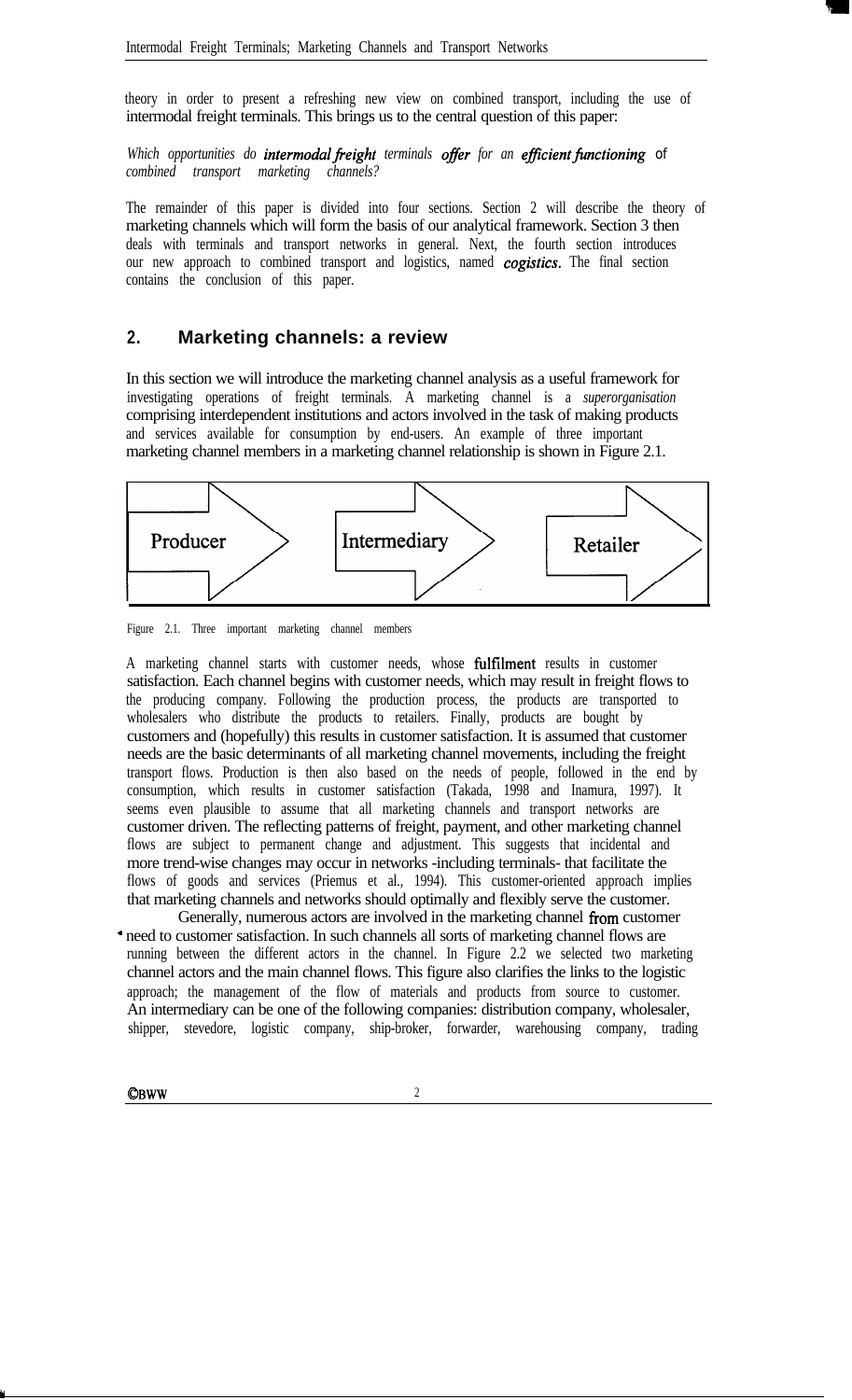company, groupage company, ship-owners, transport company (rail, road, barge, short-sea), and expedition company.

|          | Physical possession |              |
|----------|---------------------|--------------|
|          | O w nership         |              |
|          | Promotion           |              |
| Producer | Negotiation         | Intermediary |
|          | Financing           |              |
|          | R isk ing           |              |
|          | 0 rdering           |              |
|          | Payment             |              |
|          |                     |              |



A marketing channel structure is a combination of a set of institutions, actors and establishments through which a product or service must move to reach the industrial users or the final consumers. Usually, several actors join forces in complex channel arrangements. The channel should be viewed as a network that creates value for end-users by generating form, possession, place and time utilities (Magee, 1985). In general, physical possession, ownership and promotion are typically flows that are aimed in a forward direction from producer via intermediaries (wholesaler/retailer) to consumers. Negotiation, financing, and risking flows move in both directions. Risking has to do with profit opportunities that are realised by taking risks. Ordering and payment flows are aimed in a backward direction. With financing flows we mean transfers of ownership which induces inventory holding costs.

The use of combined transport, including the use of intermodal freight terminals, will only be successful if such marketing channels are completely customer driven. Furthermore, communication between combined transport marketing channel members is another important prerequisite for a successful implementation of combined transport. In addition, a situation of many actors in a channel all striving individually for maximum profit may prevent a profitable and flexible functioning of the marketing channel as a whole. Up till now many relations in the combined transport channels in the EU countries are based on a competitive model in which many actors are involved without seeking co-operation. For example, terminal users generally perceive terminal services to be inadequate, whereas terminal operators are mainly interested in filling capacity and/or minimising costs. These different perceptions often lead to marketing channel conflicts. A competitive channel conflict is a situation in which one channel actor perceives another channel actor to be engaged in behaviour that prevents (or impedes) it from achieving its goals. The amount of channel conflicts is, to a large extent, a function of goal incompatibility, competence domain issues, and different perceptions of reality. The characteristics of channel conflicts depend in -general upon:

- 1. intensity of channel conflicts
- 2. frequency of channel conflicts
- 3. importance of channel conflicts.

These reflections about transport channel conflicts immediately lead to questions about channel power and property rights. Channel power is really based on the possession and control of resources that are valued by another party in the marketing channel. Terminal

**OBWW** <sup>3</sup>

j'

t --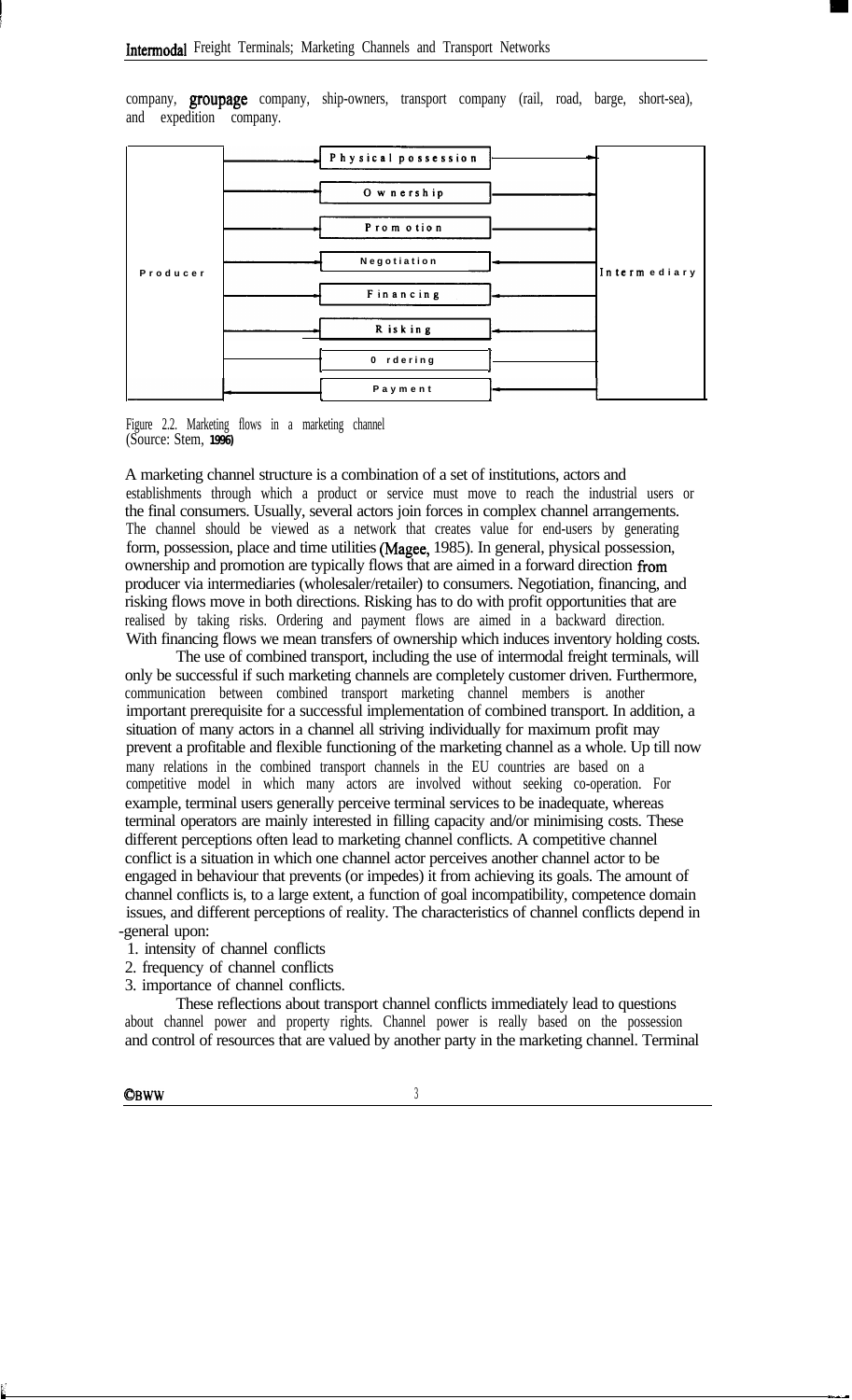operators have some channel power, based on their transhipment equipment, but the real power of a channel member lies in its ability to control the decision variables in the strategy of another channel member involved in a given channel. For this control to qualify as market power, it should differ from the influenced channel member's original level of control over its own strategy. Thus, market power is more than the original level of control of the influenced channel member. Dependency and market power are inseparable. If, for example, A is dependent on B, then B has power over A. According to Stem (1996, p. 288-300), bases of power are:

- 1. Reward power
- 2. Coercive power
- 3. Expert power
- 4. Reference/identification power
- 5. Legitimate power.

*Rewardpower* is based on the belief by B (terminal customers) that A (terminal operator) has the ability to grant rewards to B. This base of power may be used by individual channel members and includes, for example, the granting of wider margins, the allocation of various promotional allowances or other compensation elements, functional discount schemes, and the assignment of exclusive territories. For example, large shipping companies are rewarded with lower container handling tariffs at the ECT-terminal in Rotterdam. How can this terminal afford these discounts? The ECT-terminal knows how important capacity filling is and hence that large shipping companies are extremely important. Research has shown that monetary compensation is a key element of reward power in co-ordinating channel activities (Stem et al., 1996, p. 289). The right level of compensation in this context is taken as the equity principle or value based compensation. Rewards are given on the basis of each channel member's contribution to the generation of relevant outputs in the marketing channel system: which costs has each channel member borne in performing channel functions, and which value has been added by each channel member to the total channel system? In the absence of "hard" objective cost data an alternative is to calculate the percentage of the total available (transport) budget we would have to allocate to the different functions to get the job done.

*Coercion* involves any negative sanction or punishment of which a firm is perceived to be capable. Examples are reductions in margins, the withdrawal of rewards previously granted (e.g. an exclusive territorial right), and the slowing down of shipments. Coercive power is usually less functional in the long run and therefore it should only be employed if all other options have been tried. This power base may be perceived as the opposite of reward power. Terminal operators are using coercion towards small shipping companies and small transport businesses. These companies represent only small parts of capacity, which means a lower priority in the transhipment process. In the short run this may be profitable for the terminal operator, but over the long run it may be less functional than other power bases. For example, it may cause customers to change terminal operator.

*Expertpower* is based on actor A's perception that actor B has special knowledge. Generally, terminal operators are not considered by their customers to have special knowledge, except for transhipping and handling load units. Crucial to the retention of expert power is the ability of a channel actor to position himself well in the communication and information flows within channel systems. In this respect, particularly the introduction of IT in marketing channel operations may cause the instalment of expert power for terminal operators.

*Referent/identification power* has its basis in the identification of actor A with actor B. It is obviously clear that, generally speaking, the combined transport service element delivered by the terminal operator will not help to increase trust in terminal operators and thus that no identification will result. Consider, for example, a company which is simultaneously offered an unimodal road transport service and a combined transport service,

osww <sup>4</sup>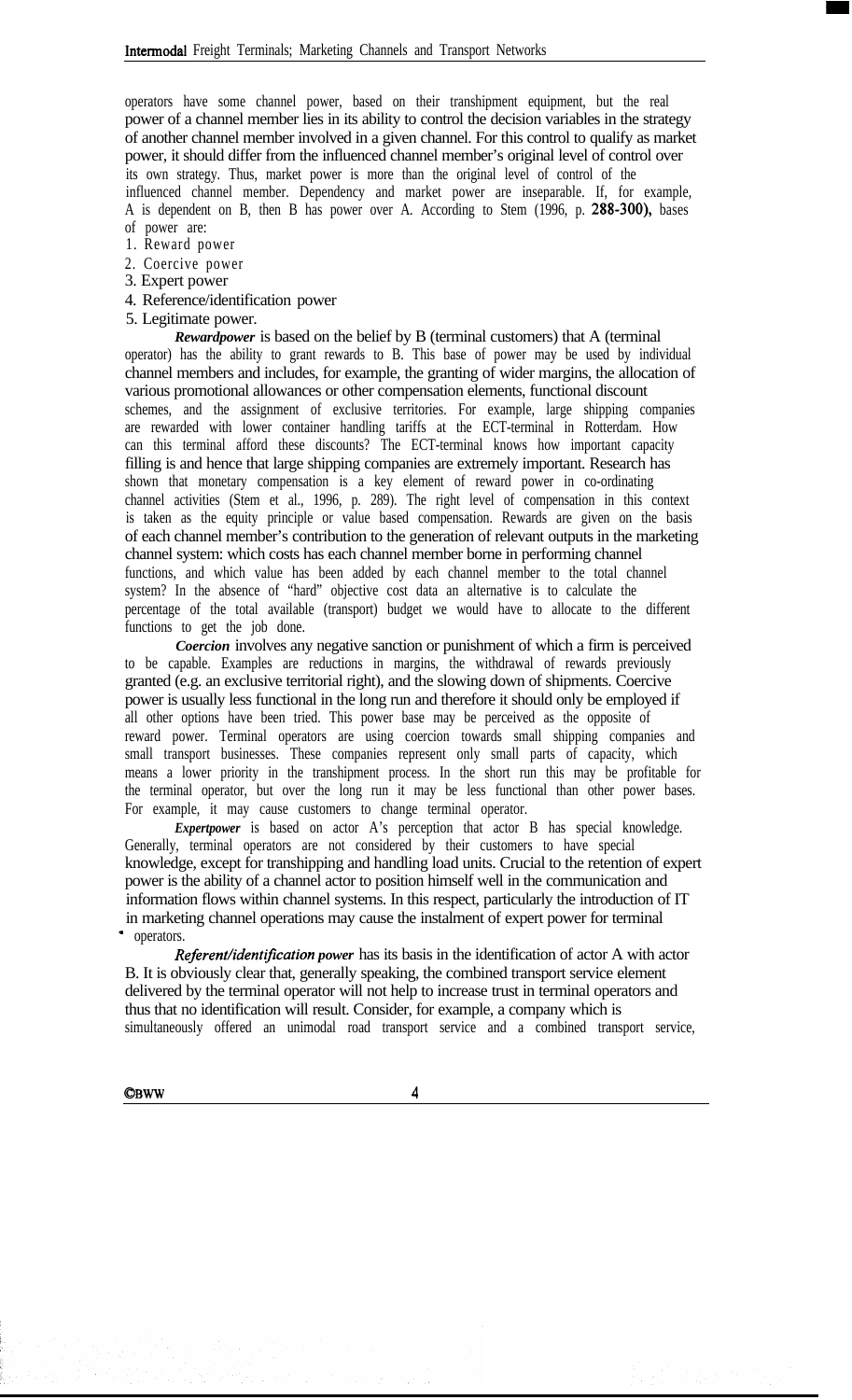including the use of an intermodal freight terminal. All other things being equal, most companies will prefer the unimodal road transport service. Thus, intermodal freight terminals will have to create referent power by themselves. Trust is a major prerequisite to build this power base.

*Legitimate* power is based on a perception of a formal hierarchy of authority. Actor A has a feeling that actor B should or has a right to exert influence and A has an obligation to accept it. Channel hierarchy determines for an important part if a certain channel member has legitimate power. Because, freight terminals have a low charmel hierarchy; these actors thus will have almost no legitimate power. Channel hierarchy of the different actors depends on their costs, benefits and shared values. However. the channel hierarchy is more likely to favour the customers of terminals, because terminals are merely there to serve shipping companies and transport carriers.

If in a channel structure power is more equally balanced, the chances of successful channel co-ordination are greater. Maximising channel productivity is about marshalling resources to make the channel design work. This depends on:

1. Right marketing channel design

2. Choosing the right marketing channel partners (e.g. those with the same business goals) 3. Marketing channel commitment and co-ordination (e.g. sharing costs and benefits). When designing channels one should keep in mind that physical transport is just one element out of a set of functions performed by channel members. A complete marketing channel is a set of functions (flows) performed in sequence by channel members.

# **3. Terminals and networks**

# *3.1 Introduction*

The goal of the **EU** countries is to increase the importance of combined freight transport. Combined transport tries to merge services of distinct transport carrier types to improve overall physical distribution performance of freight movements, thereby achieving less costly solutions and wider access to product markets and supply sources. A carrier is a transport company that transports freight for an intermediary or a producing company. The carrier may either use a terminal or provide unimodal direct transportation. When using combined transport, efficient and co-ordinated use of transport networks is very important (Cape110 and Nijkamp, 1993). A central place in combined transport channel networks is taken by freight terminals. According to Stern et al. (1996) a decentralised transport system is less efficient than a centralised network that uses transport intermediaries (e.g. carriers or terminal operators). These transport intermediaries can considerably reduce the number of transactions and thus costs (Raesfeld, 1997). Other advantages are minimisation of assortment discrepancies, routinisation, and facilitation of search procedures. The position of intermediaries and other marketing channel members is illustrated in Figure 3.1.

According to Magee (1985) and van Klink (1995) intermediaries increase the efficiency of the flow of goods by creating utility elements of place, possession, time, and form. The intermediary in the combined transport marketing channel could very well be an intermodal freight terminal. If the intermediary is a terminal operator, we may expect the - following advantages in marketing channel operations: i)the terminal operator is relatively neutral towards the use of each transport mode; ii)the terminal operator is more flexible in choosing the most efficient transport service; iii)the terminal operator is in a better position to accumulate freight flows; iv)the terminal operator is more likely to choose an environmentally friendlier transport mode.

In general however, most terminal operators are working with outdated equipment and are only interested in filling capacity and/or minimising costs. In contrast, a carrier as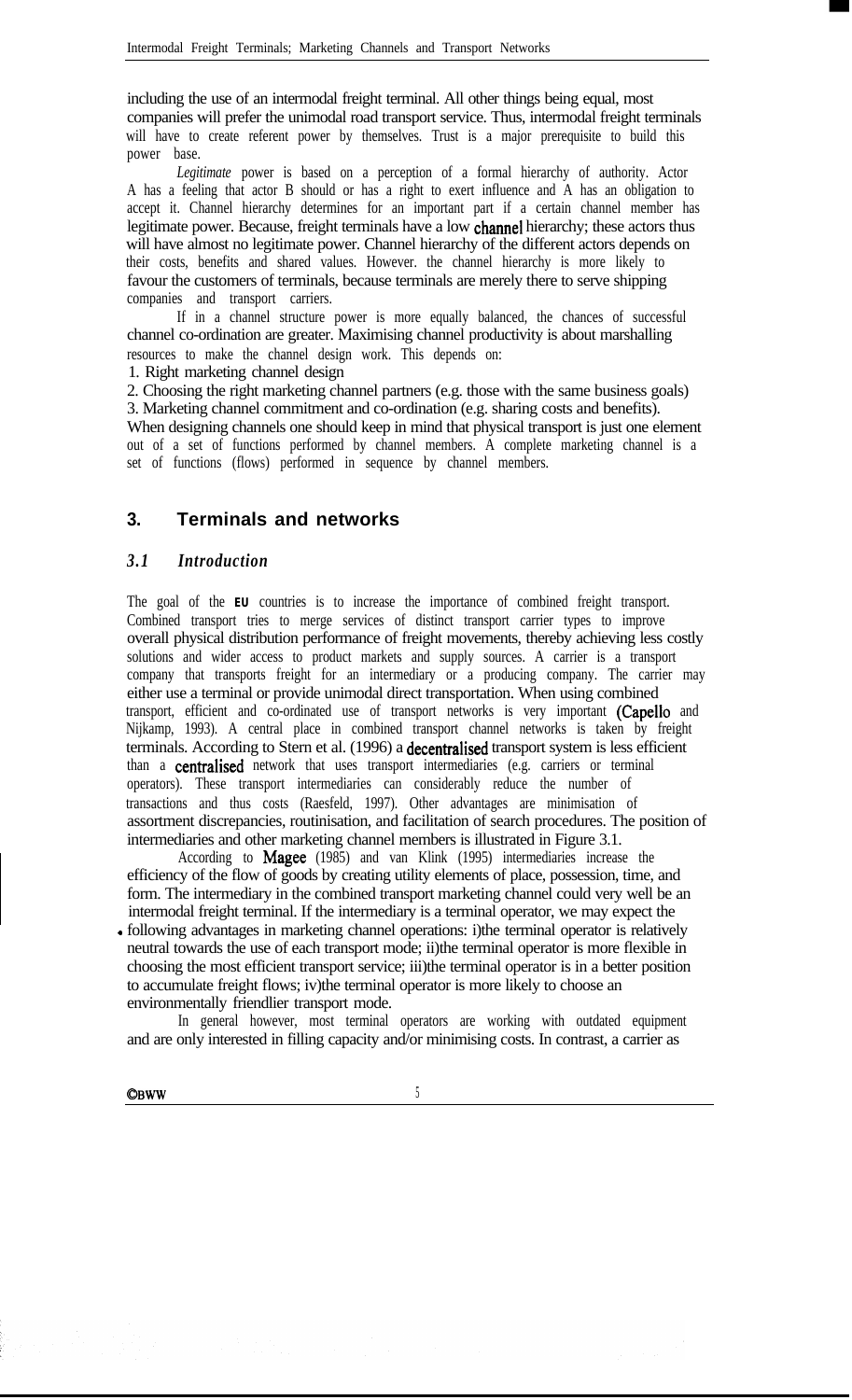intermediary has the important advantage of a better understanding of customer needs. Still, transport solutions offered are usually restricted to one transport mode; there is only one option offered (no alternatives), while fewer opportunities for accumulating freight flows are available.



Figure 3.1. Linked physical transport channels between producers and an intermediary and between retailers and the intermediary (seven actor, 6 transactions)

It is argued that room for an intermediary exists if the transaction costs are higher than the cost of co-operation. Thus if the introduction of an intermediary (which requires cooperation) leads to lower overall costs for marketing channel transactions, it could be done successfully. Advantages of strategic channel co-operation are cost spreading, risk reduction, time reduction, scale effects, synergy, competition reduction, opportunities to specialise, and increase in flexibility and access to markets. However, disadvantages of strategic cooperation are cultural differences, reduction in freedom, time consuming procedures, communication problems, profits division, and manageability. Currently, in combined transport operations the disadvantages outweigh the advantages, which results in marketing channels that do not function as efficiently as they could.

These reflections about the position of intermediaries in marketing channels lead to advantages that may be derived from combining marketing channel activities. Usually, total cost of delivering products and services to end-users is lower when two (or more) actors in a marketing channel combine their activities (intermediary) than when they undertake these activities separately. Advantages of combining marketing channel activities are, inter alia:

1. A decline in total channel costs

- 2. Improvement and increase of channel output
- 3. Reduction in warehouse space and costs
- 4. Higher reliability
- 5. Reduction in mistakes
- 6. Lower stocks
- 7. Reduction in total channel time
- -8. Increase in keeping qualities of products and thus a decrease in writings-off
- 9. Fewer empty shelves
- 10. Fresher products in the shops
- 11. More satisfied customer.

In order to be able to realise these savings we have to develop full insight into the relationship between the different marketing channel members. In this section we focus on the relation between terminal operators and terminal customers in the combined transport

 **6** 

 $\mathbf v$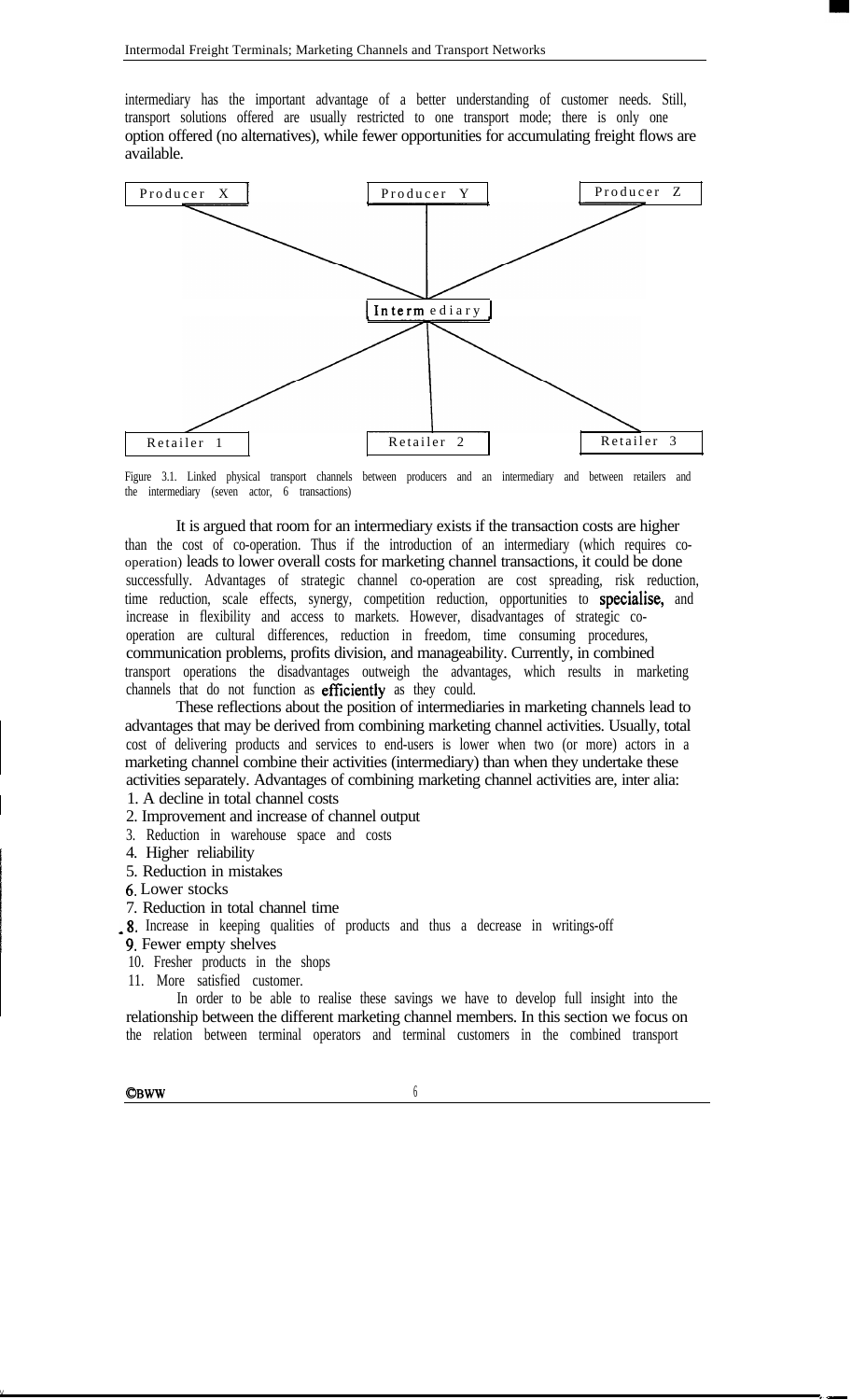channel. The flows in Figure 3.2 (incoming) and 3.3 (outgoing) can be seen as an extended version of the marketing mix of product, price, promotion, place, people, and process. Physical transport operations are usually derived demand, whereas terminal operations are even derived demand from derived demand. This may imply that channel actors in combined transport are generally not involved in many marketing channel flow functions. Carriers and terminal operators do have physical possession which creates possession utility, as they are transporting or handling freight. Payment flows run, in principle, from customers (e.g. carrier) towards terminal operators. Communication, negotiation, process, risking, and people are all flows that run both ways in transport marketing channels. In this respect, time utility is created by the process and communication flows. The product or service flow runs from terminal operator towards a carrier and represents the delivered service (e.g. transhipment) by the terminal operator. This service delivered by the terminal operator creates place utility. If terminal employees (people) perform their jobs well, they may create form/function utility. Next, Figure 3.3 shows the outgoing flows that run between terminal operator and carrier. Physical possession changes from terminal operator to carrier. The carrier pays the operator for the service delivered. Negotiation about the price requires two parties. The perception of a marketing channel as part of a complex process is required for both parties and should be accompanied by extensive communication.

|           | Physical possession |           |
|-----------|---------------------|-----------|
|           | Paym ent            |           |
|           | Communication       |           |
| C ustomer | N egotiation        | Term inal |
|           | Process             |           |
|           | R isk ing           |           |
|           | People              |           |
|           | Product/Service     |           |

|            | Physical possession |           |
|------------|---------------------|-----------|
|            | Payment             |           |
|            | C om m unication    |           |
| Term in al | Negotiation         | Custom er |
|            | Process             |           |
|            | Risking             |           |
|            | People              |           |
|            | Product/Service     |           |

Figure 3.2. Marketing channel between carrier and terminal operator; incoming flows.

Figure 3.3. Marketing channel between terminal operator and carrier; outgoing flows.

 $\mathbb{C}$ BWW 7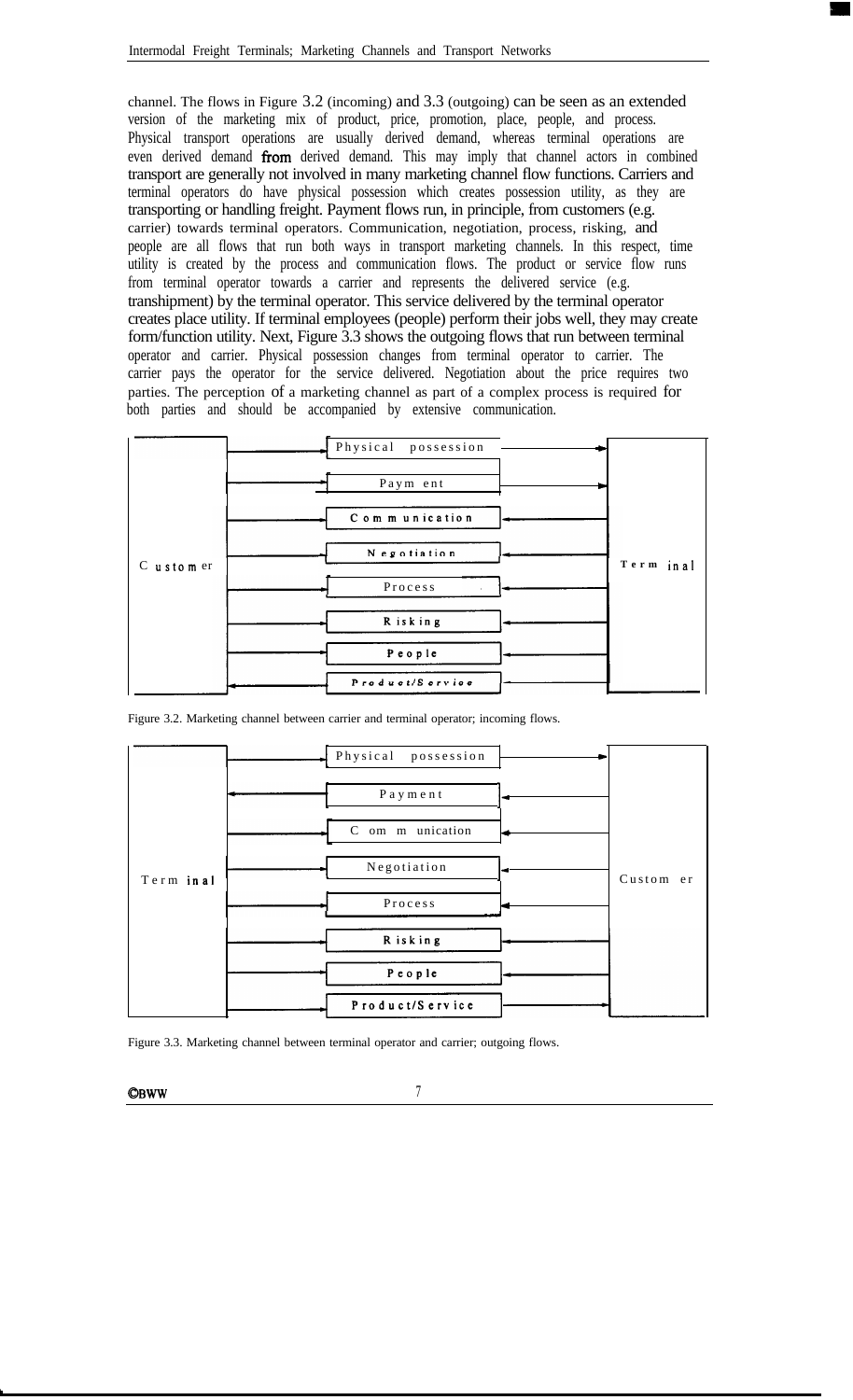## *3.2 Economic performance of terminals: an illustration*

Terminals are used either out of necessity (change of transport mode) or because solutions including the use of a terminal offers more quality, better time performance, and/or lower total channel costs. Combining terminal customers and freight flows results in the following matrix.



This matrix distinguishes between paying and non-paying customers. Especially the shipping companies are important for the terminal operator as the main source of revenues and freight flows. Non-paying customers are concentrated among the transport companies. If we concentrate on the incoming freight flows we observe that large shipping companies provide the main freight flows. This matrix is constructed in order to provide insight into the different types of terminal customers. Between the terminal operator and its customers run the marketing channel flows. Not all terminal customers will have the same contacts with the terminal operator. These contact points then represent the different flows that are running between operator and customer, and it may give some indications for the creation of utility. Generally, terminals are not perceived as a chance to facilitate a more efficient operation of marketing channels. But terminal operators may be very well organisers (intermediaries) of marketing channels. It is interesting then to investigate -as an illustration and starting pointthe added value (payment flow) of freight terminals as intermediaries for the moment. In this study the financial performance of the terminal sector in the Netherlands is used as a case study to provide some insight into performance characteristics of freight terminals. All amounts are changed from guilders to Euro's  $(\epsilon)$  and based on http://statline.cbs.nl.



 $\bullet$  BWW 8

-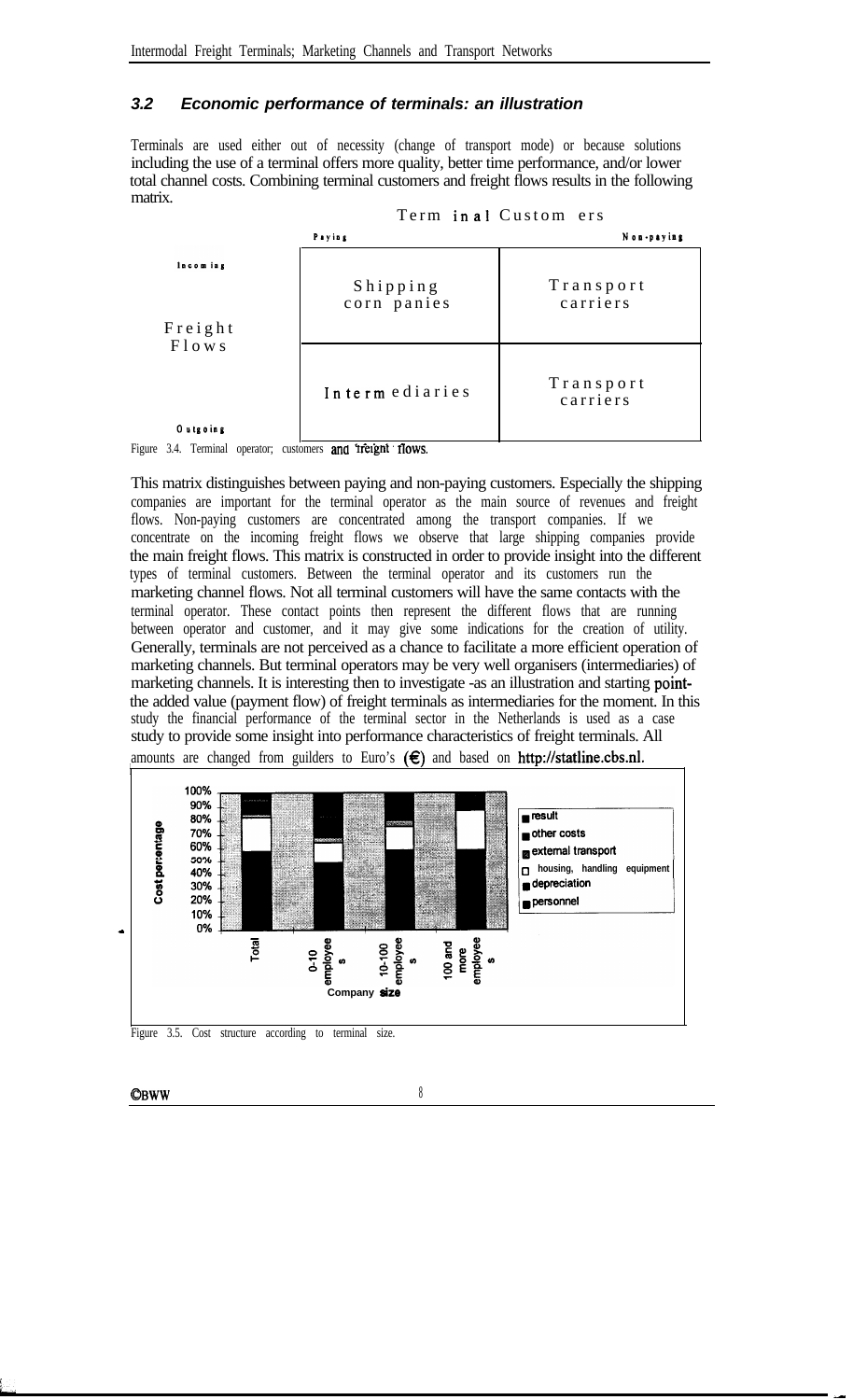



Figure 3.6. Key-performance per employee according to terminal size.



 $\bullet$ BWW 9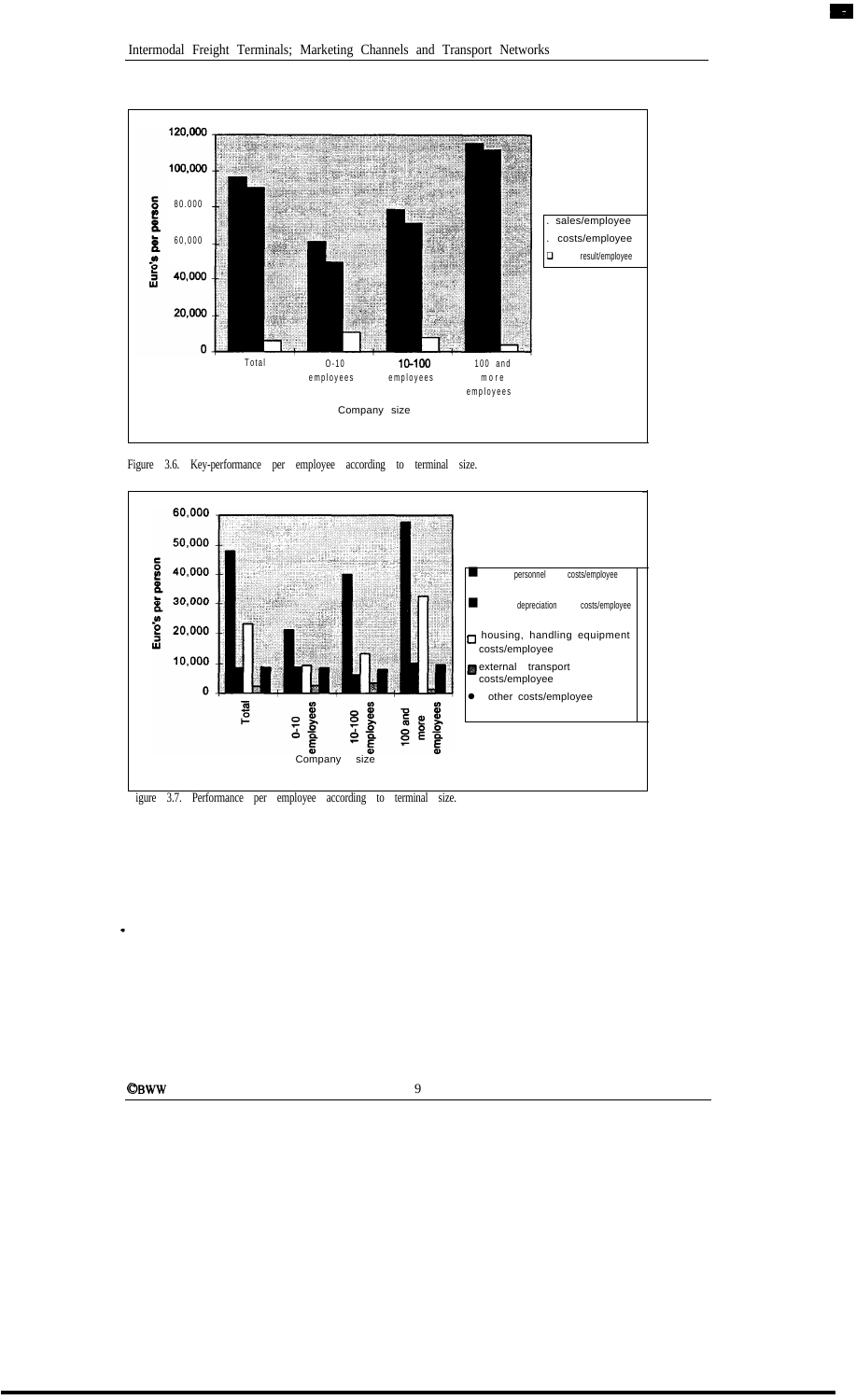| 3.1.<br>Table<br>Loading,<br>unloading,<br>and | transhipment activities |                   | $(1996)$ ; financial re | ilts.            |
|------------------------------------------------|-------------------------|-------------------|-------------------------|------------------|
|                                                | <b>Total</b>            | $0 - 10$          | 10-100                  | 100 and more     |
|                                                |                         | employees         | employees               | <i>employees</i> |
| employees                                      | $\overline{37}$         | 5                 | 40                      | 368              |
| sales $(\epsilon)$                             | 3,562,293               | 305,069           | 3,147,797               | 42,472,761       |
| costs                                          | 93.9%                   | 82.0%             | 90.3%                   | 96.7%            |
| • personnel                                    | 49.6%                   | 34.5%             | 50.9%                   | 50.1%            |
| -depreciation                                  | 8.8%                    | 14.1%             | 8.0%                    | 8.8%             |
| • housing, handling equipment                  | 23.9%                   | 15.2%             | 16.9%                   | 28.3%            |
| - external transport                           | 2.4%                    | 4.2%              | 4.3%                    | 1.2%             |
| other costs                                    | 9.2%                    | 14.0%             | 10.2%                   | 8.3%             |
| result                                         | 6.1%                    | 18.0%             | 9.7%                    | 3.3%             |
| net result                                     | 5.1%                    | 15.0%             | 9.0%                    | 2.4%             |
| personnel cost/FTE $(\epsilon)$                | 45,950                  | 30,317            | 38,844                  | 51,634           |
| sales/FTE $(\epsilon)$                         | 105,637                 | 74,372            | 91,900                  | 118,427          |
|                                                |                         |                   |                         |                  |
| sales/employee                                 | € 96,278                | € 61,013          | € 78,695                | €<br>115,415     |
| costs/employee                                 | €90,405                 | €50,031           | \$71,062                | \$111,606        |
| personnel costs/employee                       | \$47,754                | $\epsilon$ 21,050 | \$40,056                | € 57,823         |
| depreciation costs/employee                    | \$8.472                 | € 8,603           | \$6,296                 | \$10,157         |
| housing, handling equipment                    | \$23,010                | € 9,274           | \$13,299                | \$32,662         |
| costs/employee                                 |                         |                   |                         |                  |
| external transport costs/employee              | € 2,311                 | € 2,563           | € 3,384                 | \$1,385          |
| other costs/employee                           | \$8,858                 | \$8,542           | \$8,027                 | € $9,579$        |
| result/employee                                | € 5.873                 | \$10,993          | \$7,633                 | \$3,809          |
| net result/employee                            | 64.910                  | \$9,152           | \$7,083                 | $\epsilon$ 2,770 |

Source: **http://statline.cbs.nl,** September **1998** 

In Table 3.1 we can observe some average results per company segment. For the large companies we see high cost levels due to housing and handling equipment.

|  | Table 3.2. Financial performance of the Rotterdam ECT-terminal in 1996 and 1997 |  |  |  |  |
|--|---------------------------------------------------------------------------------|--|--|--|--|
|  |                                                                                 |  |  |  |  |

| <b>1941</b>                           | 1997               | I996-              |
|---------------------------------------|--------------------|--------------------|
| sales (million $\epsilon$ )           | 288,6              | 278,8              |
| net profits (million $\epsilon$ )     | 17.9               | 18,4               |
| personnel                             | 2,083              | 2,054              |
| containers                            | 2,5 18,000         | 2,358,000          |
| TEU*                                  | 3,950,000          | 3,537,000          |
| costs (million $\epsilon$ )           | 264,0              | 252,7              |
| personnel costs (million $\epsilon$ ) | 142,2              | 141,3              |
| sales/container                       | € 114.6            | € 118,2            |
| sales/TEU                             | $\epsilon$ 73,1    | $\epsilon$ 78.8    |
| sales/person                          | \$138,550          | \$135,735          |
| net profits/container                 | € 7,12             | € 7,80             |
| net profits/TEU                       | $\epsilon$ 4.53    | $\epsilon$ 5.20    |
| net profits/person                    | € 8.593            | $\epsilon$ 8,958   |
| costs/container                       | € 104,8            | € 107,2            |
| costs/TEU                             | € 66,8             | $\epsilon$ 71,4    |
| costs/person                          | $\epsilon$ 126,740 | $\epsilon$ 123,028 |
| personnel costs/container             | € 56,47            | $\epsilon$ 59.92   |
| personnel costs/TEU                   | € 36,00            | € 39,95            |
| personnel costs/person                | \$68,267           | € $68,792$         |
| <b>TEU/container</b>                  | 1,57               | 1,50               |
| containers/person                     | 1,209              | 1,148              |

\* according to **ECT**'s financial statement 2,5  $\parallel$ **lion containers** is **almost** equal to 4 million TEU. This i stated in Nedlloyd's annual report to be equal to 3.950.000 **TEU** in 1997.

**osww <sup>10</sup>**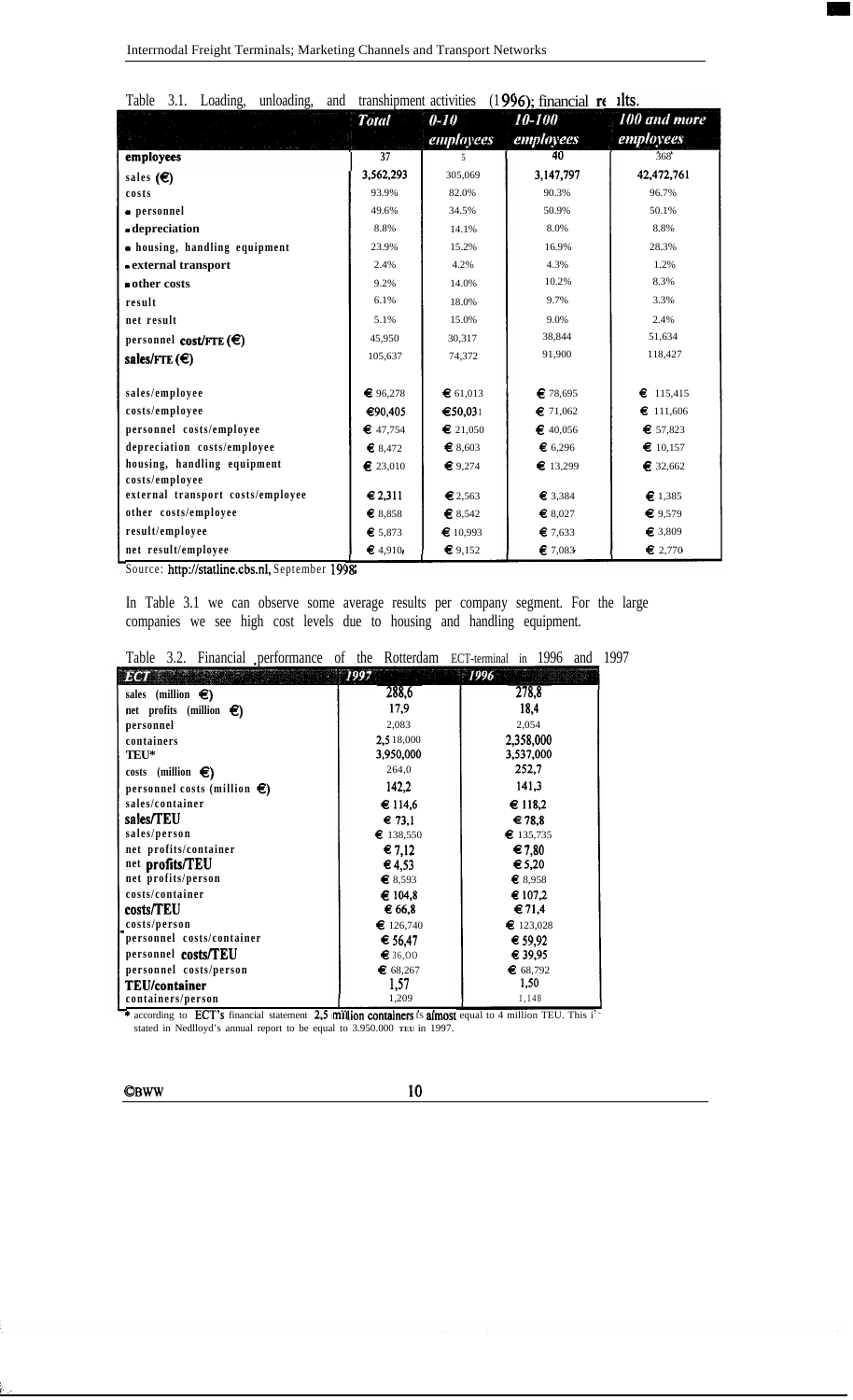It is often claimed that prices imposed by freight terminals are high. However, there are several reasons suggesting that terminal service charges are not exceptionally expensive: 1. financial results of terminal operators are not extremely high (average 5,1%).

2 . it is more important to look at terminal service charges from a marketing channel

perspective. This is about costs fitting into combined transport channels as a whole.

3. the price/quality ratio is not well balanced. Terminals should increasingly strive for quality improvements instead of cost minimisation and capacity filling.

Freight terminals may be very suitable to combine interfaces, carriers, producers, and intermediaries into well-organised and well-equipped marketing channels in order to realise scale economies. The resulting quality of networks depends for a large part on the quality of interfaces (e.g. terminals). According to Tsamboulas et al. (1997), some quality criteria for terminals are ownership form, location, terminal area, political involvement, and transport modes served. Their research showed that 40% of a total of 70 questioned terminals are fully public and 60% had at least some extent of private ownership. Furthermore, 38% of the terminals were purely domestic (having all their connections in the country of their location) and 62% were partly domestic or mainly international (having at least one international link). Based on criteria such as physical area of the terminal and the size of investment, the terminals could be grouped into 47% small ones and 53% medium or large ones. Political approval for implementation of investments in infrastructure development or equipment acquisition is needed for 82% of terminals, and no approval for only 12% of the terminals. 93% of the terminals served road vehicles, 88% served railways, 46% were seaports, and 20% had inland waterway connections. Appendix 1 shows that indeed almost all terminals have road connections. 75 percent of the terminals have rail connections, 53 percent have sea access and just 10 percent of terminals have access to inland waterways.

Decision criteria were found to be minimisation of operating costs (3 1% or 22 responses) and maximisation of net profit (25% or 18 responses). These decision criteria are usually based on business goals. Minimisation of costs and maximisation of profits are mainly internal goals that definitely do not stimulate desired marketing channel efficiency. External impacts influencing investment appraisal were found to be attraction of new freight (3 1% or 22 responses), noise (15% or 11 responses), air pollution (15% or 11 responses), and diversion of lorries from urban areas (15% or 11 responses). However, attraction of new freight is linked with costs and profits and therefore is also an internal business goal. At the same time this is the most customer oriented variable found. The other three external impacts can be grouped into 'environment' and carry a high flavour of political involvement. Objectives of terminal investment were cost reduction/efficiency increase (23% or 16 responses), capacity increase/meeting demand (17% or 12 responses), and enhancement of status and role (19% or 13 responses). These objectives can clearly be linked with decision criteria. The last objective mentioned above is at least not very efficient and also seems to be a political goal.

The objectives of terminal operators can thus be stated as cost minimisation/profit maximisation, capacity oriented, and realising political goals (e.g. environment, enhancement of status and role). Usually terminal operators are not entirely clear about their customers, and therefore offer a broad package of functions for the sake of risk-spreading and widening the operating base (many potential customers). As yet not much **specialisation** can be found in the freight terminal market (e.g. in the form of for instance segmentation by groups of goods or geographic regions). However, freight terminals must be positioned so that they can provide, or form part of, the desired level of service at the least total marketing channel costs. It is important to note here that the least-cost solution is unique for each organisation, because of differences in customer service standards, inventory costs, physical transport costs, and other logistic costs. There is no need to have the lowest transport cost or terminal cost, but central attention should be paid to lowest total marketing channel cost. This total

**CBWW** 

 $11$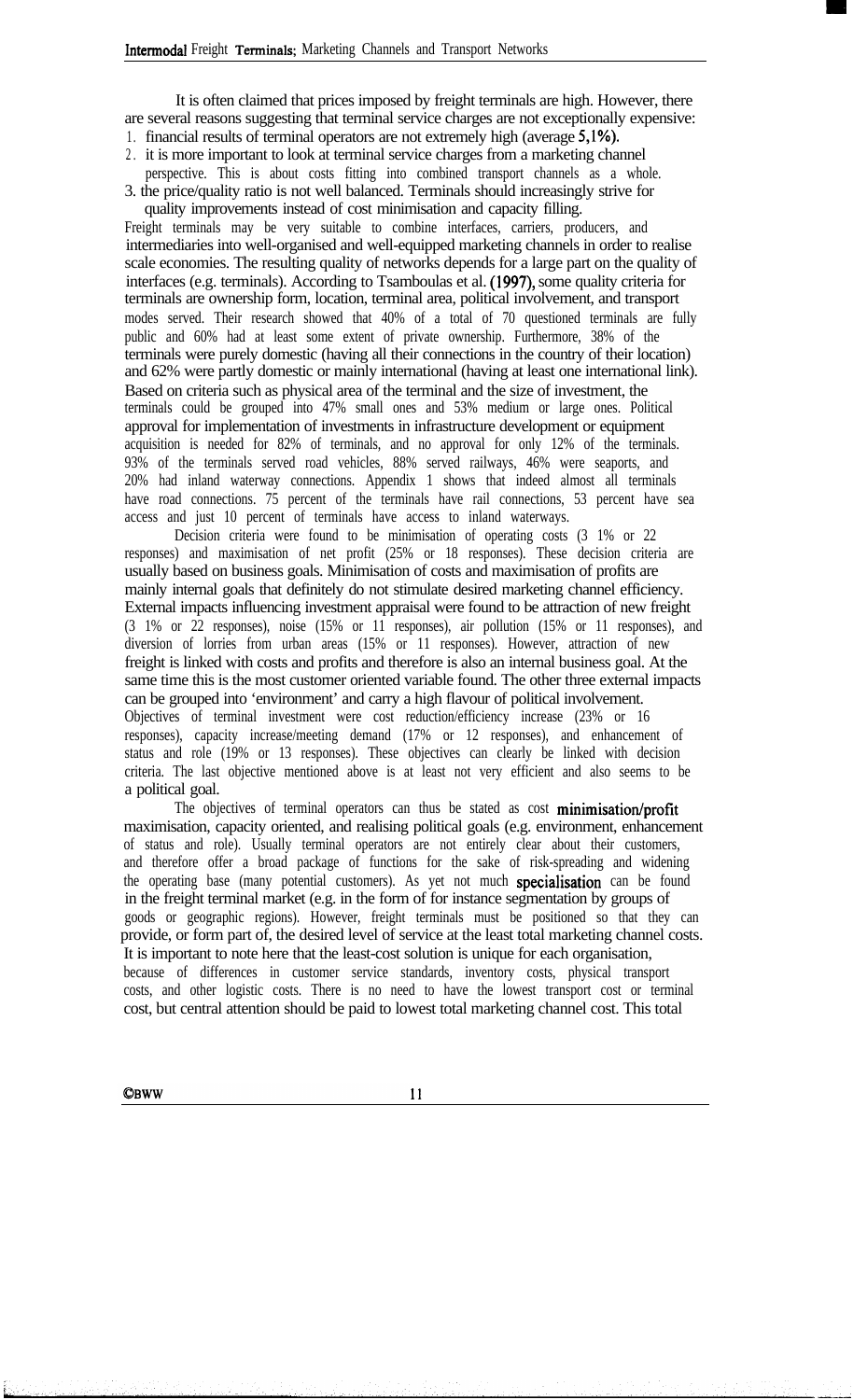combined transport marketing channel approach, and the position of freight terminals in this approach, is explained in the next section.

# **4. Cogistics**

**United Processors Company** This company harvests and processes a variety of fruits and vegetables in southern and western farming regions of the US. For certain products there tends to be a strong demand in the East and Midwest just ahead of the local<br>growing season. United must harvest earlier than the northern climate allows; supply builds before demand peaks Normally inventories build in the growing area before road shipment takes place. By switching to rail transport and to the longer delivery times, the company could ship immediately after harvesting and have the products arrive in the marketplace just as strong demand develops. The railroad service also serves the warehouse function and enables at the same time a reduction in logistic costs (transport and warehousing).

## *4.1 Logis tics*

Logistics is defined as managing the flow and storage of raw materials, work-in process, finished goods and the associated information from the point of origin to the point of final consumption in accordance with customer needs. Logistics is the management of the *total* marketing channel from customer need to customer satisfaction and can be divided into two separate functions; collection logistics and distribution logistics. Materials management (collection logistics) includes inbound transportation and inventory management for producing companies. The emphasis in this process is on raw materials, finished or semifinished goods, and company internal services. Distribution logistics encompasses the outgoing product flows from firms to customers through a network of transportation links, storage, distribution and handling nodes. It will be clear that both types of logistics ask for a dedicated approach.

In general, logistics offers great potential for profit improvement. With an integrated approach towards logistics, the visible costs such as transportation, warehousing, handling, and inventory management may be reduced. Moreover, logistic costs consist of hidden costs, such as lost profit opportunities due to failure to ship on time, cost of lost sales, cancelled orders, and customer dissatisfaction associated with stock-outs. For example, failures in transport services may thus lead to stock-outs which may result in lost sales and customer dissatisfaction. Therefore, an integrated approach towards logistics -including combined freight transport- deserves much more attention. For example, the importance of physical distribution of goods from point of origin to consumers shows from the amount of \$600 billion a year or 11% of GNP in the United States. At the same time, business logistics costs ten times as much as advertising and is equal to the costs of medical care (Stem et al., 1996).

Thus, it is no surprise that physical distribution and logistics have become more important. Among others, the effects are seen in the following general developments:

- 1 . managers have realised that improving the efficiency of individual logistics operations is useless if the efficiency of the individual function throws the total system out of balance 2. the logistics system has become an important competitive tool
- 3 . many of the technological developments over the past 20 years have been systemoriented, which force to consider the logistics system as a whole
- 4 . logistics is no longer a part of business where costs are minimised, but is instead seen as <sup>a</sup> an important strategic activity.

If the customer is taken as a starting point for logistic services, it is first important to identify desired customer service elements and their current levels. Secondly, the importance of the different elements in the total logistic solution have to be found. Past research has shown the following correlation between logistic service elements and the resulting customer satisfaction (see Table 4.1).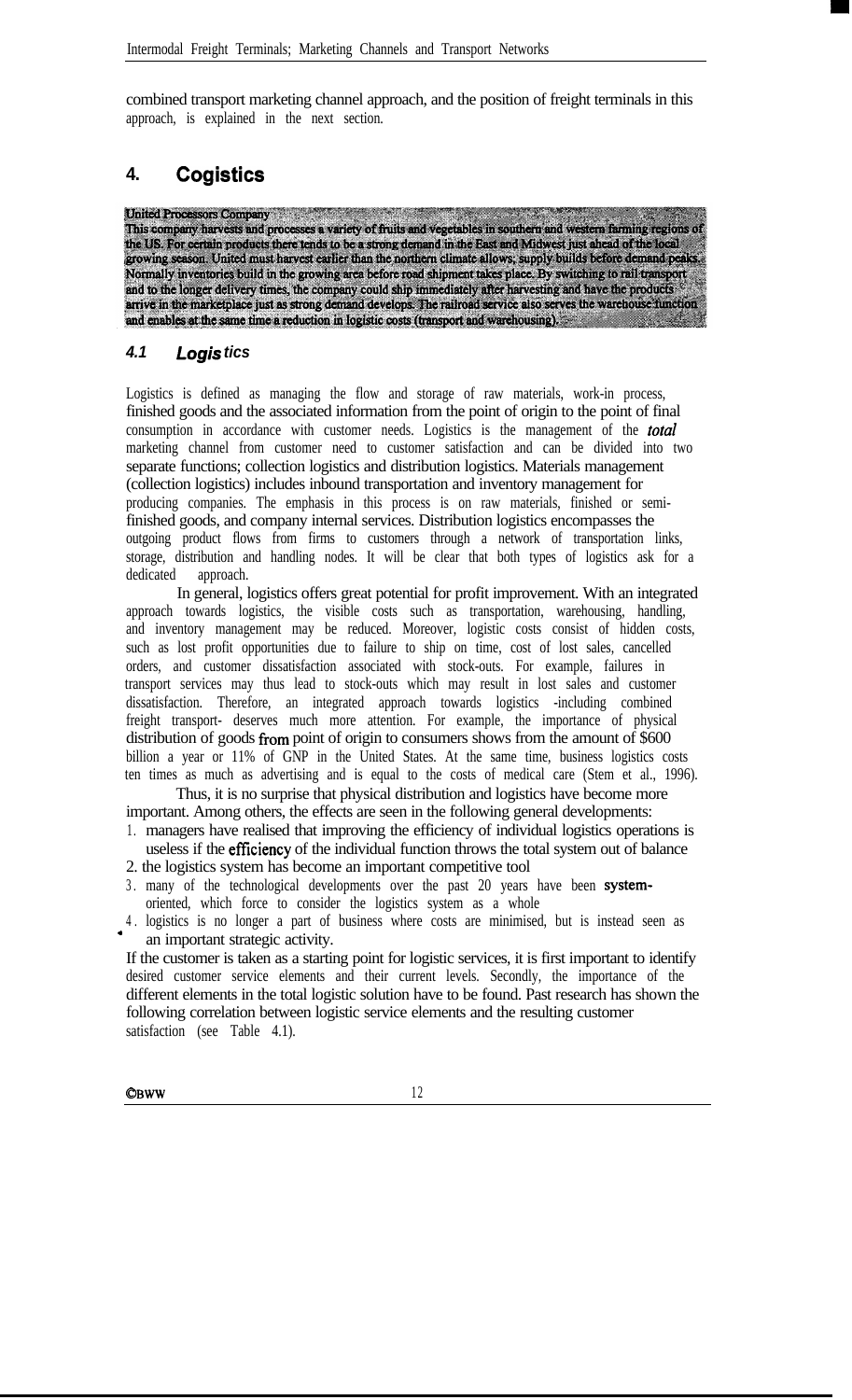|  | Table 4.1. Customer service elements of logistics |  |  |
|--|---------------------------------------------------|--|--|
|  |                                                   |  |  |

| <b>Customer service elements</b>                                                                                         | <b>Correlation Coefficient*</b>     |
|--------------------------------------------------------------------------------------------------------------------------|-------------------------------------|
| average delivery time                                                                                                    | 0.76                                |
| delivery time availability                                                                                               | 0.72                                |
| order status information                                                                                                 | 0.67                                |
| rush service                                                                                                             | 0.59                                |
| order methods                                                                                                            | 0.56                                |
| action on complaints                                                                                                     | 0.56                                |
| accuracy in filling orders                                                                                               | 0.46                                |
| returns policy                                                                                                           | 0,44                                |
| billing procedure<br>$\mathcal{L}$ . Consider the second contract of the second contract of $\mathcal{L}$<br>$-1$<br>. 1 | 0.39<br>$-1$ . $-1$ . $-1$ . $-1$ . |

Correlation between service element and customer satisfaction.

Source: Perreault and Russ, (1976, p.8.)

Logistic costs (e.g. transport, handling, inventory) rise disproportionately as customer service levels are increased. This suggests that very seldom the lowest total cost or the highest service performance will constitute the best logistic solution. Furthermore, it should be noted that improving individual logistic components is useless if the total logistic performance worsens. Thus logistics is not considered as part of business where costs should be minimised, but instead it is more and more seen as a strategic performance area where the role of combined transport is increasingly important. Moreover, logistics is an important competitive tool and is the area where competition for distribution control takes place. The fact is also that logistic costs often have a non-proportional relationship (Bowersox et al., 1986). A firm that supports a service standard of overnight delivery of 95% consistency may, for example, have the double logistic costs of one of second morning delivery at 90 percent consistency. If a transport service lacks consistency, inventory safety stocks will have to be higher to provide safety against the possible lack of transport service, hereby thus causing higher inventory costs. A high performance in availability, capability and quality only comes at high costs.

## *4.2 Combined transport*

In the logistic solutions a special position is claimed by combined transport. Combined transport is transport of freight using two or more transport modes, where at least the main transport link is served by rail, barge or coastal transport. Especially for combined transport solutions the logistical quality depends on the strength of the weakest link or terminal. The average perception of combined transport is low; usually this is caused by the perception of non-users. Users of combined transport however, are more satisfied. A stronger position of combined transport will have to come from a strengthening of its own solutions and not from a weaker position of unimodal road transport.

Carriers and terminal operators occupy unique positions in combined transport marketing channels, because they have the advantage of being neutral towards the initial customer needs. This implies that logistic companies may take a broader perspective on marketing channel problems. Especially terminal operators are in a position to create a unique selling position which their customers cannot ignore. The terminal operator may focus on developing more co-operative marketing channel relationships instead of the currently used conflict model. In general, combined transport channels comprise more actors, -which suggest a longer and more complicated channel while profits need to be shared with more actors. However, integration of combined transport operations may deliver economies **O f**

1. scale

2. combined operations

3. information (reduction in uncertainty)

**CBWW** 13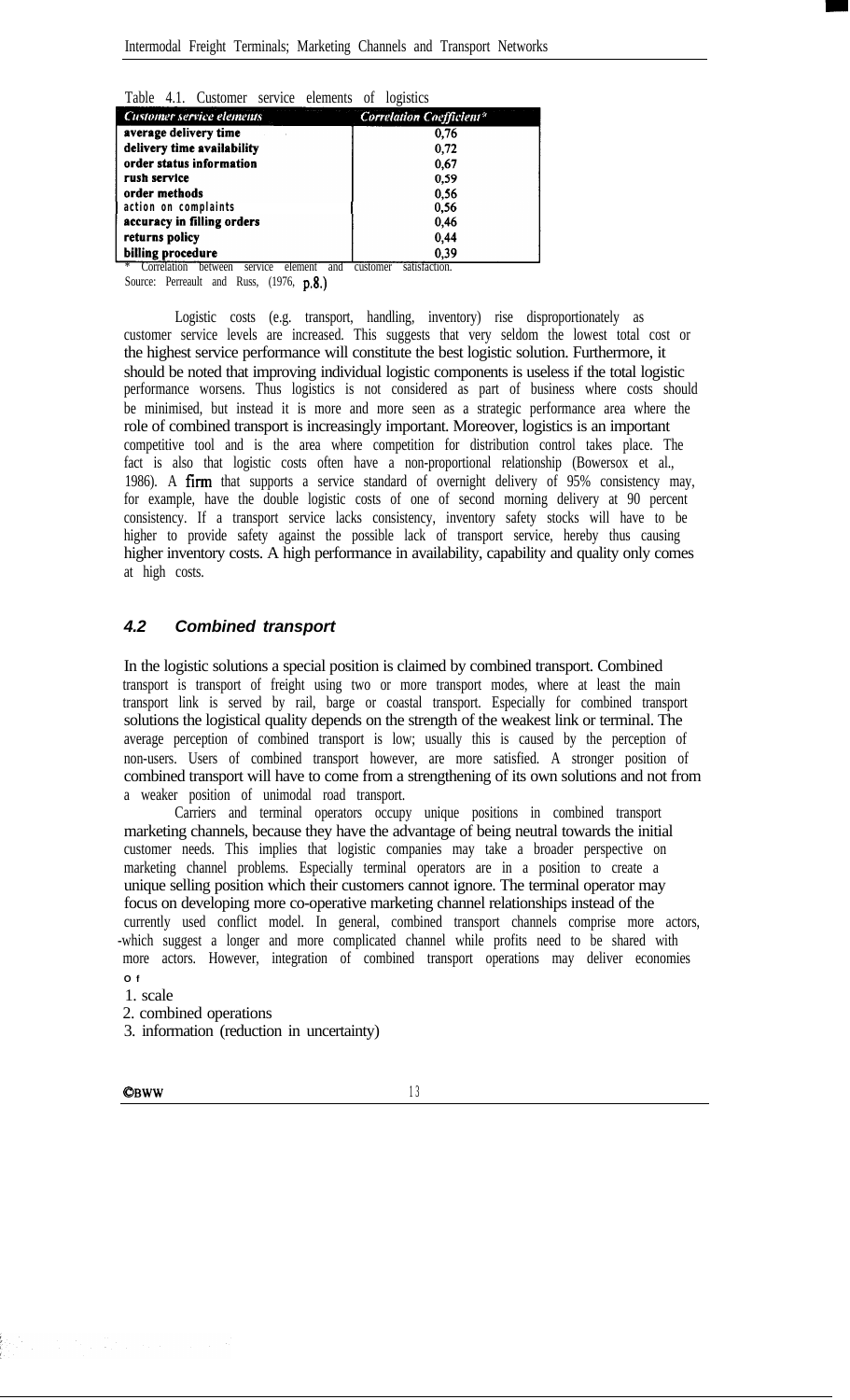- 4. stable relationships
- 5. technology
- 6. supply and/or demand stability
- 7. costs (reduced transaction costs).

Combined transport is characterised by the use of at least two transport modes in an integrated manner in a door-to-door marketing channel (logistical solution). This type of transport may be the ideal mode for carrying freight in order to reduce total channel costs, pollution, road congestion and noise levels. For the carriers the first most important task is to provide the best possible customer-oriented combined transport service for a well balanced price/quality ratio. The primary combined transport objective is to assist in revenue generation for the producing or shipping company, by providing the strategically desired customer service at the lowest total marketing channel cost. This implies that the desired customer service level decides what the lowest marketing channel cost level is.

#### *4.3 Cogistics; logistics focusing on combined transport*

The combination of logistics and the use of combined transport leads to our new theoretical framework: cogistics. Cogistics is the management of marketing channel flows from the point of origin (production) to the point of final consumption in accordance with customers requirements and focused on using combined transport to the maximum extent possible. This channel integration shifts the point of cogistic management from cost reduction to a return on investment focus in combination with total channel performance.



Figure 4.1. Marketing channel with carrier, terminal operator and carrier; in- and outgoing flows.

In Figure 4.1. we see the most important marketing channel flows in combined transport channels. If we link the above figure to the marketing mix, we observe the following: i) payment is more or less equal to price, ii) people represent their company and are extremely important in service processes, iii) process is the perception that carrier and terminal are part of a chain of value added activities, iv) product or service is the transhipment of freight, v) place is found in the physical possession of the freight, vi) promotion is found in the communication and negotiation flows between carrier and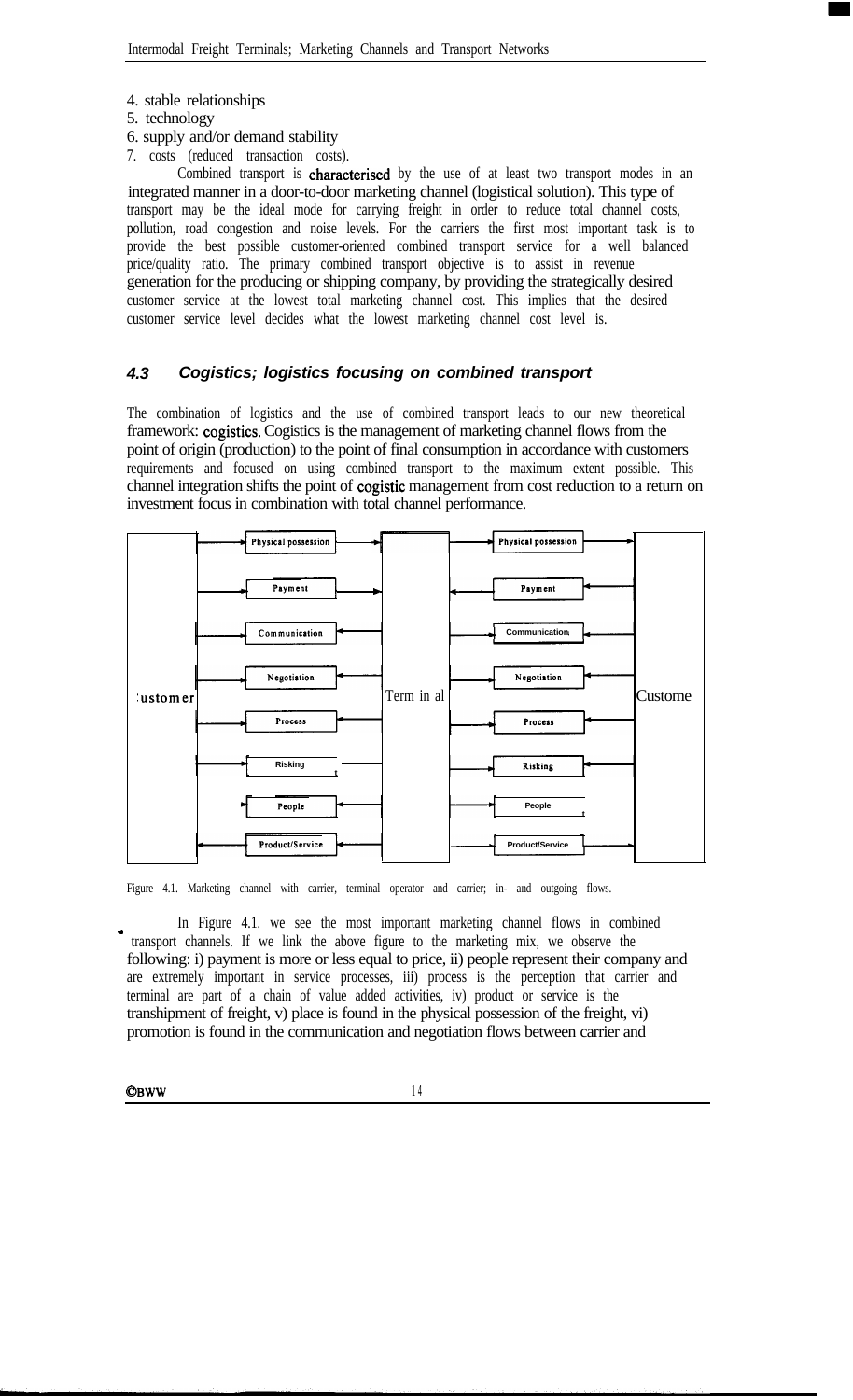terminal. A special relation between place and product is seen in the transport marketing channel. Product and place are "a given"; this often means that the decision to use an intermodal **freight** terminal is a sort of go/no go decision. Hence this decision process is difficult to influence, suggesting that process, promotion and people are the most valuable elements out of the marketing mix to compete with. These reflections lead to a cogistic oriented approach towards marketing channels which, among others, can be characterised by: - wherever justifiable transport is done by barge, coastal shipping or train

- actors strive for a joint reduction in channel inventories
- actors strive for channel wide cost efficiencies
- actors have a long time horizon
- actors share information required for planning and monitoring processes
- actors have multiple contacts on inter firm and channel level
- actors have compatible corporate philosophies at least for key relationships
- actors have a small supplier base to increase co-ordination
- actors in a channel have a leader for a co-ordination focus
- actors share risks and rewards over the long-term
- actors are "distribution centre oriented"; flows are interconnected throughout the channel Cogistics is about the management of complete marketing channels. Each actor will

have different degrees of participation in different elements of marketing flows. This is required from each of the marketing channel actors in order to adequately serve customer needs. Improving the service level of the cogistic system performance may increase costs of varying flow elements. On the contrary, a decrease in cost may result from a lower level of customer service performance (lower cogistic performance). Channel flows reflect the corresponding customer demand patterns. In general three types of customer demand patterns can be found: i)regular and highly predictable; ii)irregular but mathematically consistent; iii)irregular and unpredictable. In recent years the requirement to service many different markets through multiple channels have been increasing. To reach these smaller segments more adequately, smaller volumes may result and less opportunity to aggregate freight volume for cost reductions will be realised.

#### *4.4 The role of information*

In cogistics a central position is given to the information flows. Success in a cogistical approach mainly depends on an excellent information flow performance. Information flow performance comprises the right information and communication systems that ensure the right time and place. For example, at the ECT-terminal in Rotterdam the introduction of an advanced computer system may save  $\epsilon$  13,4 up to  $\epsilon$  17,9 per container (handling) compared with current costs (NRC, Rotterdam, 3 October 1998). This example clearly shows that introducing information systems into marketing channel management may serve as a base for improvement of quality, reliability, efficiency, and profits. In this example costs per container will show a decrease of 13.3% up to 17,1% compared with cost levels of  $\epsilon$  104,8 per container in 1997. In general information is assumed to be critical to the efficiency and effectiveness of any marketing channel (Burmeister, 1998). Thus, communication and sharing of information is a prerequisite for realising marketing channel success. The use of jnformation technology enables cost reductions and revenue enhancement, and the technology may be provided by different channel actors.

Either the required information can be delivered on customer request; or even better is a 24 hours information service that enables the customers to obtain information by themselves via, for example, Internet. Effective use of ICT may produce lower total marketing channel costs while maintaining or even increasing the level of (service) output. Without higher end-user satisfaction, channel performance would suffer if channel managers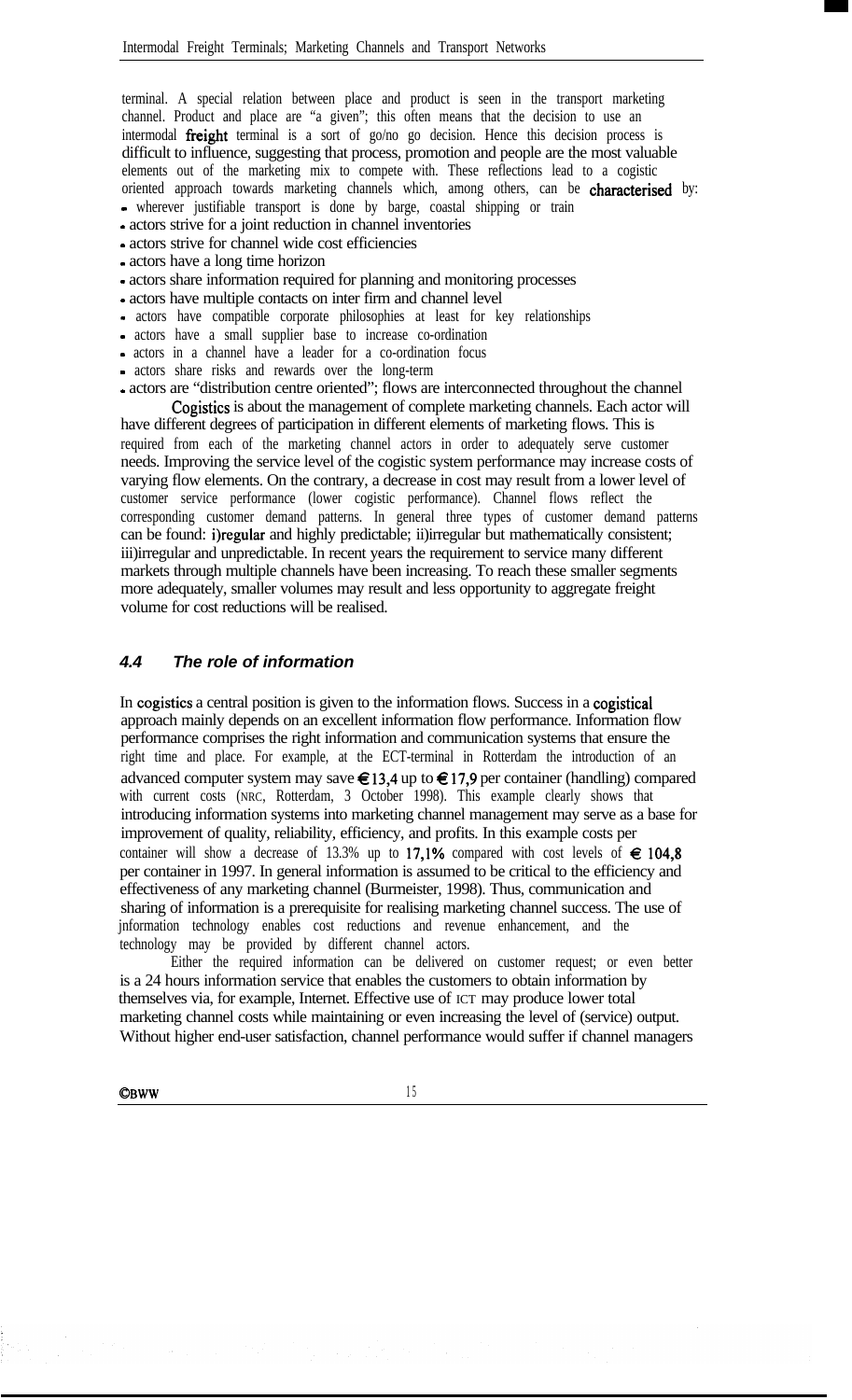sought cost minimisation for their own sake. Overall the introduction of ICT does have the following advantages:

1. Information technology can shorten waiting/delivery time. ICT can, for example, shorten waiting time for truck drivers at freight terminals, because they know exactly when and where their shipments arrive. It can also speed up delivery times, because the carriers know exactly which shipment is where; there is no longer extra time needed for checking shipments.

2. Spatial convenience can follow from ICT. Because the terminal owner knows exactly when which shipment is coming and going, it is possible to use less storage space.

3. ICT may encourage the user of a terminal to make that terminal a sole supplier of transhipment services. Information systems may introduce exit barriers for terminal customers as well.

# **5. Conclusion**

In this paper we have introduced our new approach towards combined transport, logistics, and marketing channels named: cogistics. The central question of this paper was: *Which opportunities do intermodalfreight terminals ofJeer for an efJicient\$mctioning of the combined transport marketing channels?*

An efficient functioning of combined transport channels will result from a total channel approach by all actors involved in marketing channel transactions. Furthermore, terminal operators will occupy a central position in combined transport channels and offer better balanced price/quality combinations for terminal services they offer. More *shared profits* for all channel members are then to be realised. Especially the efficient use of information technology will enable the realisation of a quality increase (e.g. reliability) and a cost decrease of combined transport. In the combined transport marketing channels a central position is claimed by the intermodal freight terminals. Opportunities that these freight terminals offer are:

- focusing on solutions that are customer driven
- facilitating extensive communication between marketing channel members
- co-ordinating efficient marketing channel organisation
- <sup>l</sup> choosing the right marketing channel partners
- introduction of marketing channel commitment, trust, and co-ordination
- equally sharing of benefits.

A marketing channel is comprised of interdependent actors engaged in the task of fulfilling customer demand in order to realise customer satisfaction. In general, combining marketing channel activities leads to lower costs and improvement and increase of marketing channel output. Channel functions and flows should be allocated to the actor that is best suited to perform them, rather than to the actor that benefits most directly from them. Sharing benefits will make the advantages of combining channel activities available for all channel actors.

All channel activities and flows should be customer driven; customer need and customer satisfaction ascertain channel flows and activities. The application of the marketing <sup>a</sup> channel theory to the combined transport market resulted in typical marketing channels for the combined transport market. It shows which flows are running between carriers and terminal operators. Furthermore, it makes clear that the current central flow is physical possession (moving freight). However physical possession is just one out of a set of channel flow functions. In the near future we foresee a more central position claimed by the communication flow and the related process flow. Terminal operators and carriers will improve their services in order to serve customer need more properly. A better process will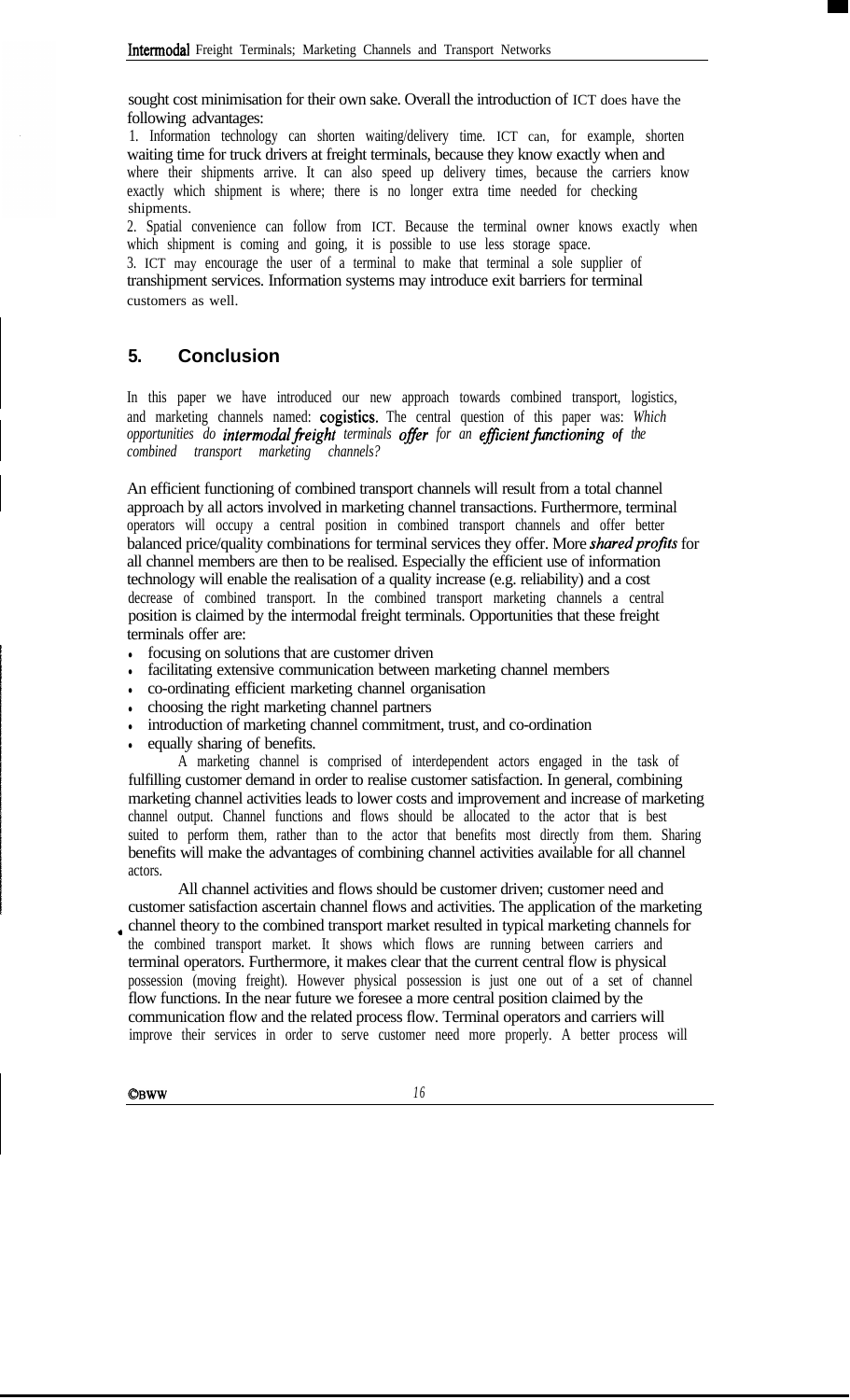be accompanied by a well balanced product/service combination and by more communication between marketing channel members. This will lead to more co-operative negotiation processes facilitated by customer oriented employees. Actors are then more willing to pay for physical possession of freight and lower risking may lead to higher shared returns by channel members.

As we have seen before, co-operation between channel members is one of the main prerequisites for marketing channel success, In this respect a special place may be occupied by terminal operators. Terminal operators do have a central position in combined transport channels. Moreover, these operators are more or less neutral actors in marketing channels; both carriers and intermediaries do not compete directly with terminals. Financial performance of terminal operators does not signal the realisation of huge profits in the freight terminal market. Thus the generally held belief that terminal charges are high, is not entirely true. Terminal services with an unbalanced price/quality ratio is a more proper expression. An option for terminal operators to improve their marketing channel position is to increase their marketing channel power. Some useful power-increasing instruments for terminal operators may be:

- introducing innovation and new technologies which cause cost reductions and quality improvement
- $\blacksquare$  increasing general transportation expertise
- n offering more sophisticated planning and scheduling programs
- $\blacksquare$  introducing more effective rating and routing systems
- n obtaining control over transportation information
- collecting data and doing research
- n co-ordinating marketing channel conflicts.

Cogistics is the management of marketing channel flows from the point of origin (production) to the point of final consumption in accordance with customer requirements and focused on using combined transport as much as possible. An increase in the importance of channel flows like process, people, and communication may enable a more efficient functioning of total combined transport marketing channels. Information and information technology will play a crucial role in improving combined transport marketing channels.

#### *Literature*

c

- Bithas, K., and P. Nijkamp, Critical factors for an effective and efficient multi-modal freight transuort network in Europe, Free University, Amsterdam, 1996
- Bowersox, D.J., Closs, D.J. and O.K. Helferich, Logistical management, Macmillan Publishing Company, New York, 1986
- Burmeister, A., Means of interorganisational co-ordination of production: the role of transport and telecommunication, **INRETS,** Villeneuve d'Ascq, October 1998
- Capello, R., and P. Nijkamp, Measuring network externalities: their role on corporate and regional performance, Amsterdam, 1993

- European Combined Terminals BV, Jaarverslag 1997, Rotterdam, maart 1998

- Inamura, H., Ishiguro, K., and M.A. Osman, Asian container transportation network and its effects on the Japanese shipping industry, Transportation Research, received May 1997
- Jourquin, B.A.M., Freight network bundling models. a methodological note, first draft prepared for **NECTAR** meeting, Odense, October 1997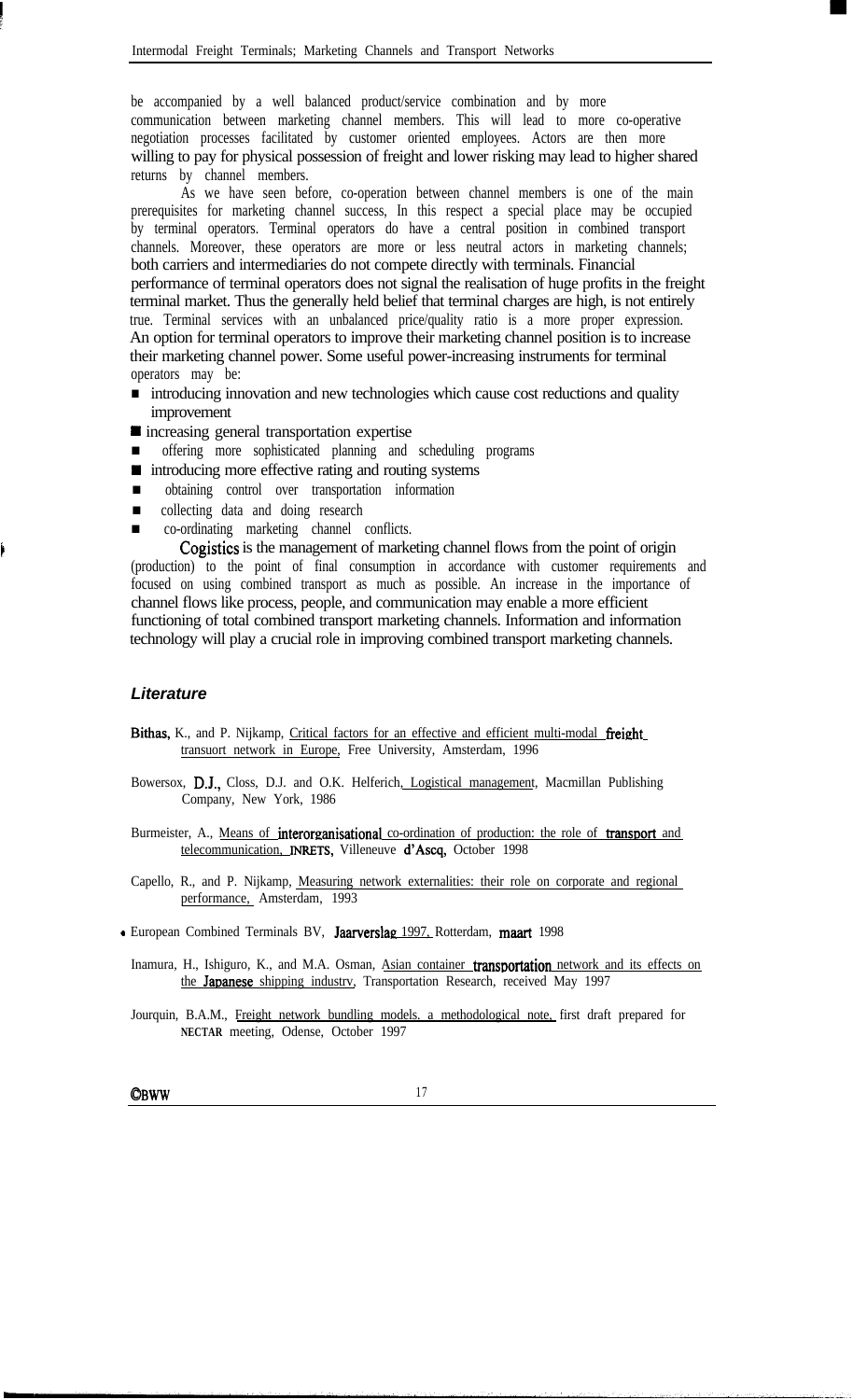Jourquin, B.A.M., WP3 bundling concepts: new generation networks, F.U.C.a.M., Mons, 1997

- Klink, H.A. van, Towards the borderless mainport Rotterdam, Tinbergen institute research series, Rotterdam, december 1995
- Magee, J.F., Copacino, W.C., and D.B. Rosenfield, Modem logistics management integrating marketing. manufacturing. and uhvsical distribution, John Wiley & Sons, New York, 1985
- Ministerie van Verkeer en Waterstaat, Jaarrapport goederenvervoer editie 1997, Den Haag, October 1997

Nedlloyd, Annual report Royal Nedllovd NV 1997, Nedlloyd, Rotterdam, 1998

- Nijkamp, P., Vleugel, J.M., Maggi, R., and I. Masser, *Missing transport networks in Europe*, Ashgate publishing group, Aldershot, England, 1994
- NRC, Bestuurde bakken: containervervoer vergt automatisering, NRC, Rotterdam, 3 October 1998
- Perreault, Jr., W. D., and F. A. Russ, *Physical distribution service in industrial purchase decisions*, Journal of marketing, Vol. 40 (April 1976), p.8.
- Priemus, H., Konings, J.W., and E. Kreutberger, Dynamics in networks and terminals for goods transuort, <sub>OTB</sub>, Delft University of Technology, Delft, 1994
- Raesfeld Meijer, Ariane M., von, Technical cooperation in networks: a socio-cognitive approach, Amsterdam, July 1997
- Stem, Louis W., and Adel I. El-Ansary, Marketing channels, Prentice-hall international editions, New Jersey, 1988
- Takada, K., and S. Kobayakawa, The influence of restructuring the goods movement system on transportation demand management (TDM), IATSS research, Vol. 22, No. 1., pp. 59-68. (1998)
- Tsamboulas, D.A., Dimitropoulos, I., and L. Senn, A **procedure** for comparative analysis of European intermodal freight terminal investment appraisals, National Technical University of Athens, Athens, 1997

#### *Internet sites*

http://www.hse.html.english.news/

http://www.cbs.nl/

**<sup>E</sup> -..--**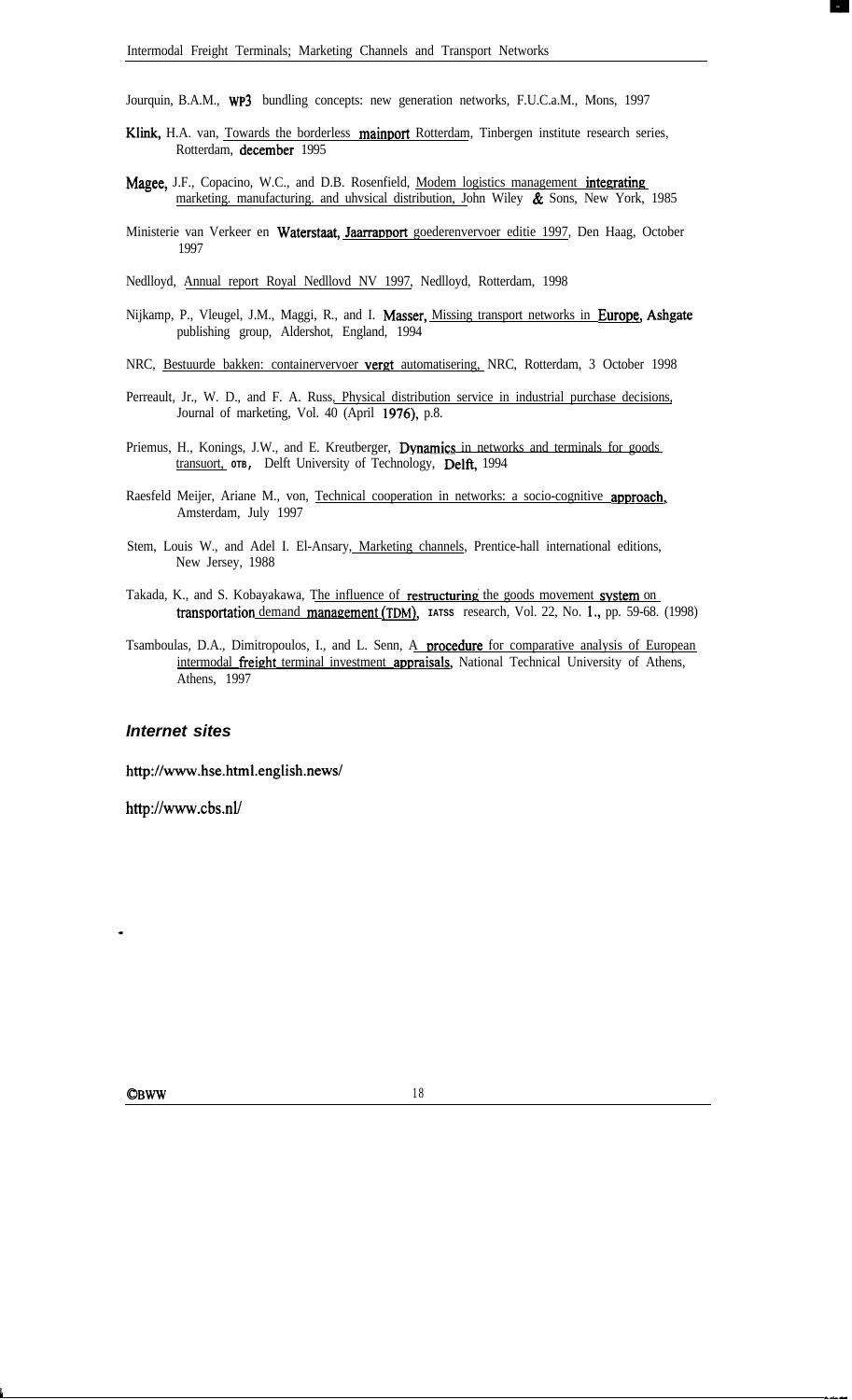Intennodal Freight Terminals; Marketing Channels and Transport Networks Intennodal Freight Terminals; Marketing Channels and Transport Networks

,

| $50x + C$                                     |
|-----------------------------------------------|
|                                               |
|                                               |
|                                               |
| $\frac{1}{2}$                                 |
|                                               |
|                                               |
|                                               |
|                                               |
|                                               |
|                                               |
|                                               |
|                                               |
|                                               |
| J                                             |
|                                               |
|                                               |
| Ī                                             |
|                                               |
|                                               |
|                                               |
|                                               |
|                                               |
|                                               |
| <b>SAMPLE STATES CARDS TO SAMPLE STATES .</b> |
|                                               |
|                                               |
|                                               |
|                                               |
|                                               |
|                                               |
|                                               |
|                                               |
|                                               |
|                                               |
| $\vdots$                                      |
|                                               |
|                                               |
| έ<br>ś                                        |

| -and                                               |          | road/rail                          |    | road/inland | road                     | sea              |              | road/rail/inland                                           |                  | road/rail/sea                                                                                                                                                                                                                                                                                             | road/inland                                                                                                                                                                   |                                             | road/rail/inland | tota                                            |      |
|----------------------------------------------------|----------|------------------------------------|----|-------------|--------------------------|------------------|--------------|------------------------------------------------------------|------------------|-----------------------------------------------------------------------------------------------------------------------------------------------------------------------------------------------------------------------------------------------------------------------------------------------------------|-------------------------------------------------------------------------------------------------------------------------------------------------------------------------------|---------------------------------------------|------------------|-------------------------------------------------|------|
|                                                    |          |                                    |    | waterways   |                          |                  | waterways    |                                                            |                  |                                                                                                                                                                                                                                                                                                           | waterways/sea                                                                                                                                                                 |                                             | waterways/sea    |                                                 |      |
| Belgium                                            |          | 23%                                |    | 3%          |                          |                  |              |                                                            |                  |                                                                                                                                                                                                                                                                                                           |                                                                                                                                                                               |                                             | 46%              |                                                 |      |
| Jenmark                                            |          | 38%                                |    | 0%          |                          |                  | $ \circ$     |                                                            |                  | $15%$<br>27%<br>11%                                                                                                                                                                                                                                                                                       |                                                                                                                                                                               | $\approx$ $\circ$ $\approx$ $\circ$ $\circ$ |                  |                                                 |      |
| Germany                                            | ஜ        | 60%                                |    | 4%          |                          |                  | $= 0$        |                                                            |                  |                                                                                                                                                                                                                                                                                                           |                                                                                                                                                                               |                                             |                  |                                                 |      |
| Finland                                            |          | 6%                                 |    | 0%          |                          |                  |              |                                                            |                  | 82%                                                                                                                                                                                                                                                                                                       |                                                                                                                                                                               |                                             |                  |                                                 |      |
| France                                             | \$       |                                    |    | 2%          |                          |                  | $\sim$       |                                                            |                  |                                                                                                                                                                                                                                                                                                           | $\circ$                                                                                                                                                                       |                                             |                  |                                                 |      |
| Greece                                             | ್ ನಿ     | $\frac{49%}{0%}$<br>$\frac{8}{0%}$ |    | 0%          |                          |                  | $\circ$      |                                                            |                  |                                                                                                                                                                                                                                                                                                           | $\circ$ $\circ$                                                                                                                                                               |                                             |                  |                                                 |      |
| Great Brittany                                     |          |                                    |    | 0%          | #                        |                  | $\circ$      |                                                            |                  |                                                                                                                                                                                                                                                                                                           |                                                                                                                                                                               |                                             |                  |                                                 |      |
| Ireland                                            | $\circ$  |                                    |    | 0%          | $\equiv$                 |                  | $\circ$      | 8 8 8 8 8 8 8 8 8 8 8 8 9 8<br>0 9 9 9 9 9 9 9 9 9 9 9 9 9 | 6997807762672672 | $\frac{88}{80}$ $\frac{88}{35}$ $\frac{88}{35}$ $\frac{88}{35}$ $\frac{88}{35}$ $\frac{88}{35}$ $\frac{88}{35}$ $\frac{88}{35}$ $\frac{88}{35}$ $\frac{88}{35}$ $\frac{88}{35}$ $\frac{88}{35}$ $\frac{88}{35}$ $\frac{88}{35}$ $\frac{88}{35}$ $\frac{88}{35}$ $\frac{88}{35}$ $\frac{88}{35}$ $\frac{8$ | 8 8 8 8 8 8 8 8 8 8 8 8 8 8<br>m 0 N 0 0 0 0 0 0 0 0 0 0<br>$\begin{array}{cccccccccccccc} \circ & \circ & \circ & \circ & \circ & \circ & \circ & \circ & \circ \end{array}$ |                                             | $888888888888$   | $33556$<br>$5553$<br>$5553$<br>$5121$<br>$5253$ |      |
| taly                                               | 73       | 59%                                |    | 0%          | $\approx$                |                  | $\circ$      |                                                            |                  |                                                                                                                                                                                                                                                                                                           |                                                                                                                                                                               |                                             |                  |                                                 |      |
| Luxembourg<br>Netherlands                          |          | 100%                               |    | $\delta$    | $\circ$                  |                  | $\circ$      |                                                            |                  |                                                                                                                                                                                                                                                                                                           |                                                                                                                                                                               |                                             |                  |                                                 |      |
|                                                    | $\sigma$ | 18%                                |    | 12%         | $\Xi$                    |                  |              |                                                            |                  |                                                                                                                                                                                                                                                                                                           |                                                                                                                                                                               |                                             |                  |                                                 |      |
| Austria                                            | 57       | $90\%$                             |    | $0\%$       | $\overline{\phantom{0}}$ |                  | $\sim$       |                                                            |                  |                                                                                                                                                                                                                                                                                                           |                                                                                                                                                                               |                                             | 0%               |                                                 |      |
| Portugal                                           |          | 33%                                |    | 0%          | $\equiv$                 |                  | $\circ$      |                                                            |                  | 14%                                                                                                                                                                                                                                                                                                       |                                                                                                                                                                               |                                             |                  |                                                 |      |
| Spain                                              | S        | 30%                                |    | 0%          | र्द्र                    | $^{46\%}_{23\%}$ | $\circ$      | 0%                                                         |                  | 24%                                                                                                                                                                                                                                                                                                       | ಿ ಕೆ                                                                                                                                                                          |                                             | 0%               |                                                 |      |
| Sweden                                             | $\geq$   | 31%                                |    | $\delta$    | $\Xi$                    |                  | $\circ$      |                                                            |                  | 46%                                                                                                                                                                                                                                                                                                       |                                                                                                                                                                               |                                             | 0%               |                                                 |      |
| $\Xi$                                              | 353      | 42%                                | 15 | 2%          | 192                      | 23%              | $\mathbb{Z}$ | 3%                                                         | 209              | 25%                                                                                                                                                                                                                                                                                                       | $\frac{8}{1}$<br>$\infty$                                                                                                                                                     | 38                                          | 4%               | 839                                             | 100% |
| Source: Ministerie van Verkeer en Waterstaat, 1997 |          |                                    |    |             |                          |                  |              |                                                            |                  |                                                                                                                                                                                                                                                                                                           |                                                                                                                                                                               |                                             |                  |                                                 |      |

 $\overline{19}$ 

**I**

OBWWW. OBWW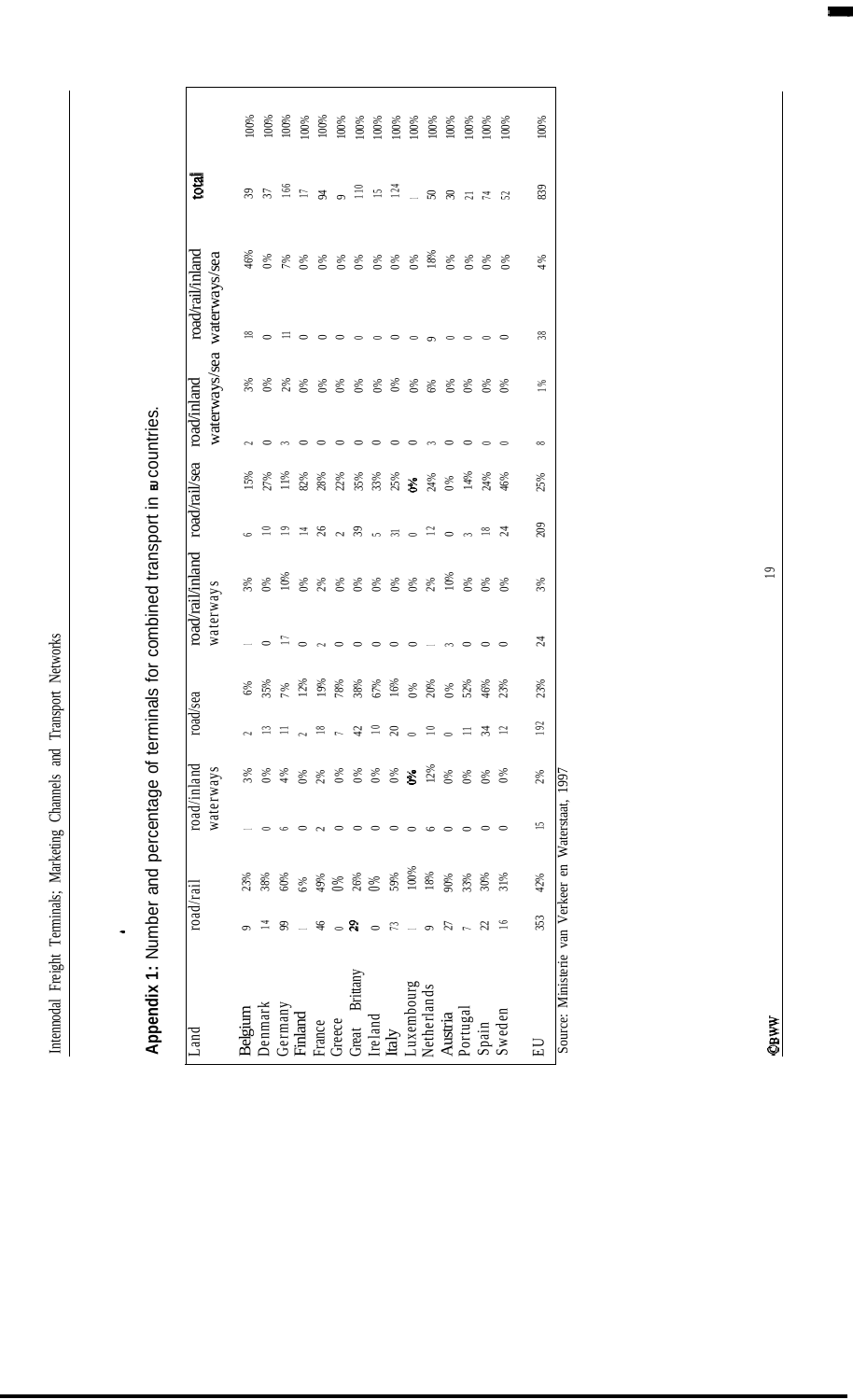**Appendix 2:** Financial performance of the terminal sector in the Netherlands.

Table 2.1. Loading, unloading, and transhipment (SBI 63 11) and storage (SBI 63 12) activities in the Netherlands (1995 and 199f

|                                       | <b>Total</b> | <b>Total</b> |        | <b>SBI 6311</b> SBI 6311 | $SBI\,6312$ | <b>SBI 6312</b> |
|---------------------------------------|--------------|--------------|--------|--------------------------|-------------|-----------------|
|                                       | 1995         | 1996         | 1995   | 1996                     | 1995        | 1996            |
| companies                             | 710          | 780          | 260    | 300                      | 450         | 480             |
| employees                             | 19.560       | 20.190       | 10.990 | 11.190                   | 8.570       | 9.000           |
| sales (mln $\epsilon$ )<br>% of Sales | 2.053        | 1,995        | 1,102  | 1.083                    | 947         | 912             |
| costs                                 | 90.3%        | 91.8%        | 93.8%  | 93.9%                    | 86.2%       | 89.2%           |
| · personnel costs                     | 42.9%        | 43.1%        | 50.7%  | 49.6%                    | 33.9%       | 35.5%           |
| result                                | 9.7%         | 8.2%         | 6.2%   | 6.1%                     | 13.8%       | 10.8%           |
| result before tax                     | 7.7%         | 5.1%         | 5.2%   | 5.1%                     | 10.7%       | 5.1%            |

Source: http://statline.cbs.nl, September 1998

We can observe from Table 3.1 that in 1996,300 companies operated in the loading, unloading and transhipment sector in the Netherlands. These companies employed 11,190 people, while total sales for these 300 companies reached approximately  $\epsilon$  1.083 million. The average company had a financial result of 6,1% of sales.

Table 2.2. Loading, unloading, and transhipment (SBI 63 11) and **storage** (SBI 63 12) activities in the Netherlands (1996) according to employee size.

|                                   | nies | ees    | $mln \in$ | €     | <b>Computer Employ Sales Cost mln Result % Result</b> | before tax |
|-----------------------------------|------|--------|-----------|-------|-------------------------------------------------------|------------|
| SBI 6311                          | 300  | 11.190 | 1.083'    | 1.017 | 6.1%                                                  | 5.1%       |
| $-0.10$ employees                 | 180  | 820    | 54        | 44    | 18.0%                                                 | 15.0%      |
| $-10-100$ employees               | 110  | 4.480  | 350       | 315   | 9.7%                                                  | $9.0\%$    |
| $\cdot$ 100 and more<br>employees | 20   | 5.890  | 680       | 657   | 3.3%                                                  | 2.4%       |
| <b>SBI 6312</b>                   | 480  | 9.000  | 912       | 814   | 10.8%                                                 | 5.1%       |
| $\cdot$ 0 $\cdot$ 10 employees    | 350  | 1.270  | 117       | 90    | 23.0%                                                 | 15.6%      |
| $-10-100$ employees               | 110  | 3.720  | 350       | 315   | 10.0%                                                 | 6.7%       |
| • 100 and more<br>employees       | 20   | 4.010  | 445       | 408   | 8.2%                                                  | 1.0%       |

Source: http://statline.cbs.nl, { ptember 19}

For the loading, unloading and transhipment sector we can conclude that most companies operate in the smallest segment (0- 10 employees). The best economic performance is realised by the smallest companies.